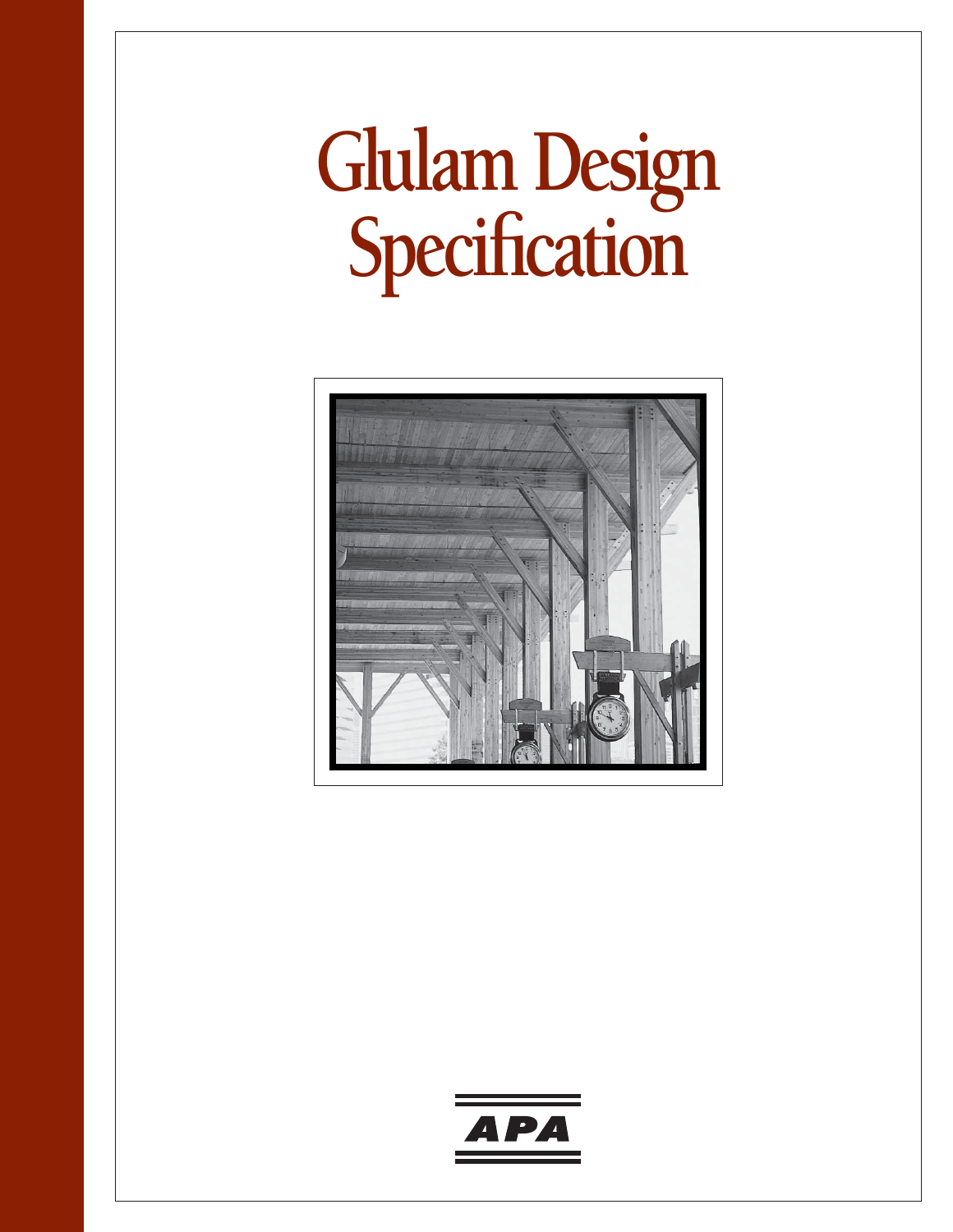# WOOD The Natural Choice



*Engineered wood products are a good choice for the environment.*  They are manufactured for years of trouble-free, dependable use. They help reduce waste by decreasing disposal costs and product damage. Wood is a renewable, recyclable, biodegradable resource that is easily manufactured into a variety of viable products.

#### A few facts about wood.

■ *We're growing more wood every day.* Forests fully cover one-third of the United States' and one-half of Canada's land mass. American landowners plant more than two billion trees every year. In addition, millions of trees seed naturally. The forest products industry, which comprises about 15 percent of forestland ownership, is responsible for



41 percent of replanted forest acreage. That works out to more than one billion trees a year, or about three million trees planted every day. This high rate of replanting accounts for the fact that each year, 27 percent more timber is grown than is harvested. Canada's replanting record shows a fourfold increase in the number of trees planted between 1975 and 1990.



■ Life Cycle Assessment shows wood is the greenest building product. A 2004 Consortium for Research on Renewable Industrial Materials (CORRIM) study gave scientific validation to the strength of wood as a green building product. In examining building products' life cycles

– from extraction of the raw material to demolition of the building at the

end of its long lifespan – CORRIM found that wood was better for the environment than steel or concrete in terms of embodied energy, global warming potential, air emissions, water emissions and solid waste production. For the complete details of the report, visit www.CORRIM.org.

■ *Manufacturing wood is energy efficient.*  Wood products made up 47 percent of all industrial raw materials manufactured in the United States, yet consumed only 4 percent of the energy needed to manufacture all industrial raw materials, according to

| Material | Percent of<br>Production | Percent of<br><b>Energy Use</b> |
|----------|--------------------------|---------------------------------|
| Wood     |                          |                                 |
| Steel    | 23                       | 48                              |
| Aluminum | 7                        | 8                               |



a 1987 study.

■ *Good news for a healthy planet.* For every ton of wood grown, a young forest produces 1.07 tons of oxygen and absorbs 1.47 tons of carbon dioxide.

Wood: It's the natural choice for the environment, for design and for strong, lasting construction.



*NOTICE:* 

*The recommendations in this report apply only to glulam that bears the APA-EWS trademark. Only glulam bearing the APA-EWS trademark is subject to the Association's quality*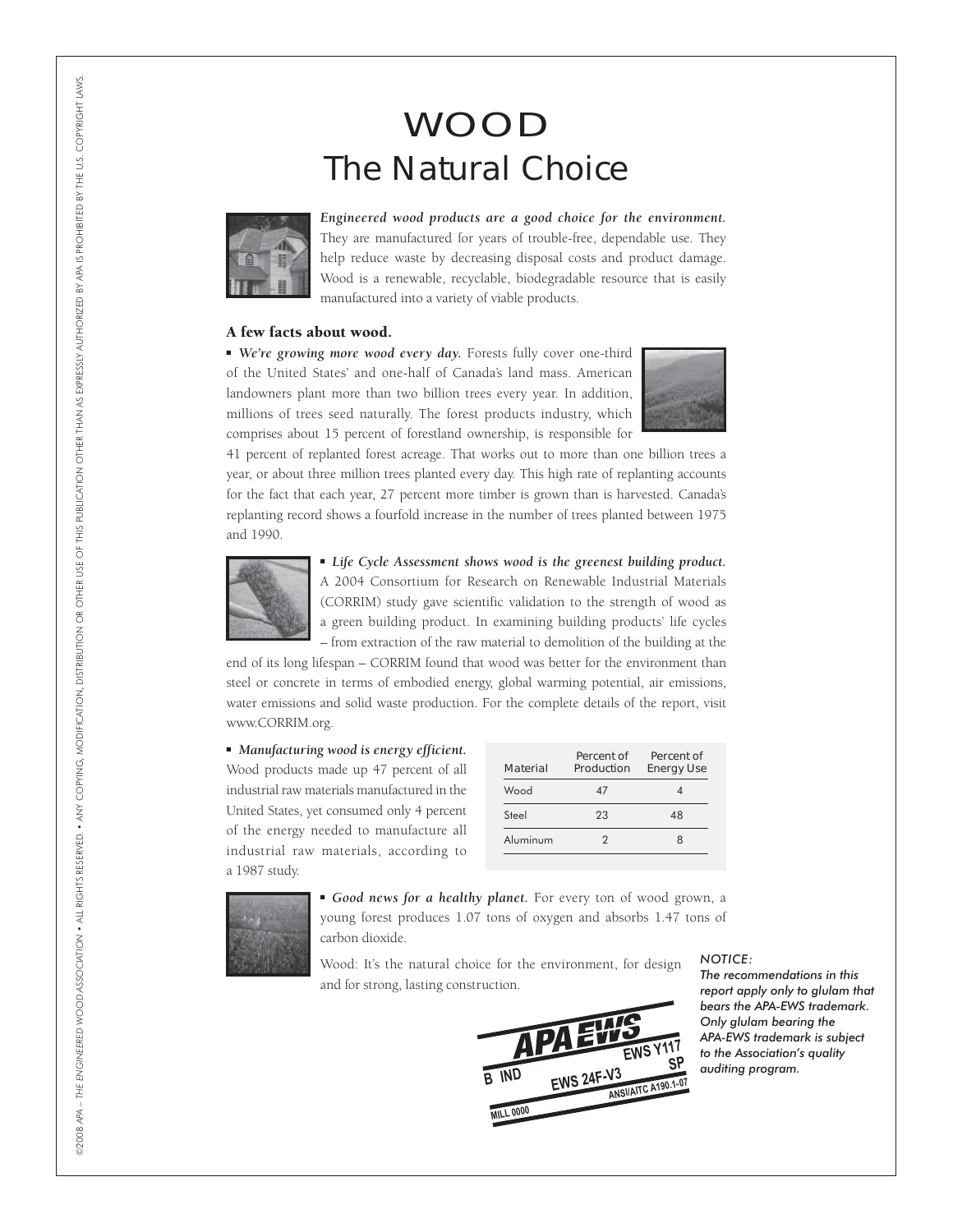#### GLULAM DESIGN SPECIFICATION

#### Introduction

Glued laminated timbers (glulam) are manufactured by end joining individual pieces of dimension lumber or boards together with structural adhesives to create long-length laminations. These long-length laminations are then face bonded together with adhesives to create the desired glulam shape. Through the laminating process, a variety of shapes can be created ranging from straight rectangular cross-sections to complex curved shapes with varying cross-sections. Thus, glulam is one of the most versatile of the family of glued engineered wood products and is used in applications ranging from concealed beams and headers in residential construction to soaring domed stadiums.

#### Glulam Layup Principles

#### *Bending Members*

In addition to being able to produce virtually any size or shape of structural member, the laminating process also permits the manufacturer to optimize the use of the available wood fiber resource by selecting and positioning the lumber based on the stresses it will be subjected to in-service. For example, for members stressed primarily in bending, a graded layup of lumber is used throughout the depth of the beam with the highest quality laminations used in the outer zones of the beam where the bending stresses are highest. Lower quality laminations are used in zones subjected to lower bending stresses. Layup combinations for members stressed primarily in bending are provided in Table 1. These members may range in cross-section from straight rectangular beams to pitched and tapered curved beams.

As indicated in Table 1, bending members can be further divided into balanced and unbalanced layups as shown in Figure 1. Unbalanced beams are asymmetrical in their layups with the highest quality laminations, referred to as tension laminations, used only on the bottom of the member. These are intended for use in simplespan applications or short, cantilevered conditions where only the bottom of the beam is subjected to maximum tension stresses. Results of a large number of full-scale beam tests conducted or sponsored by the glued laminated timber industry over the past 30 years have shown that the quality of the laminations used in the outer tension zone controls the overall bending strength of the member.

For a balanced beam, the grade of laminations used is symmetrical throughout the depth of the member. This type of member is typically used for cantilever or continuous, multiple-span beams which may have either the top or bottom of the member stressed in tension.



In addition to stamping the beam with the *APA EWS* trademark signifying that the member has been manufactured in accordance with the provisions of *ANSI/AITC Standard A190.1 for Structural Glued Laminated Timber,* unbalanced beams also have the word TOP prominently stamped on the top of the member as shown in Figure 2. This is provided as guidance to the contractor to ensure that the member is installed with the proper orientation. If members are inadvertently installed with an improper orientation, i.e., "upside down," the allowable  $F<sub>b</sub>$  value for the compression zone stressed in tension is applicable. The controlling bending stress and the capacity of the beam in this orientation must be checked to determine if they are adequate to meet the design conditions.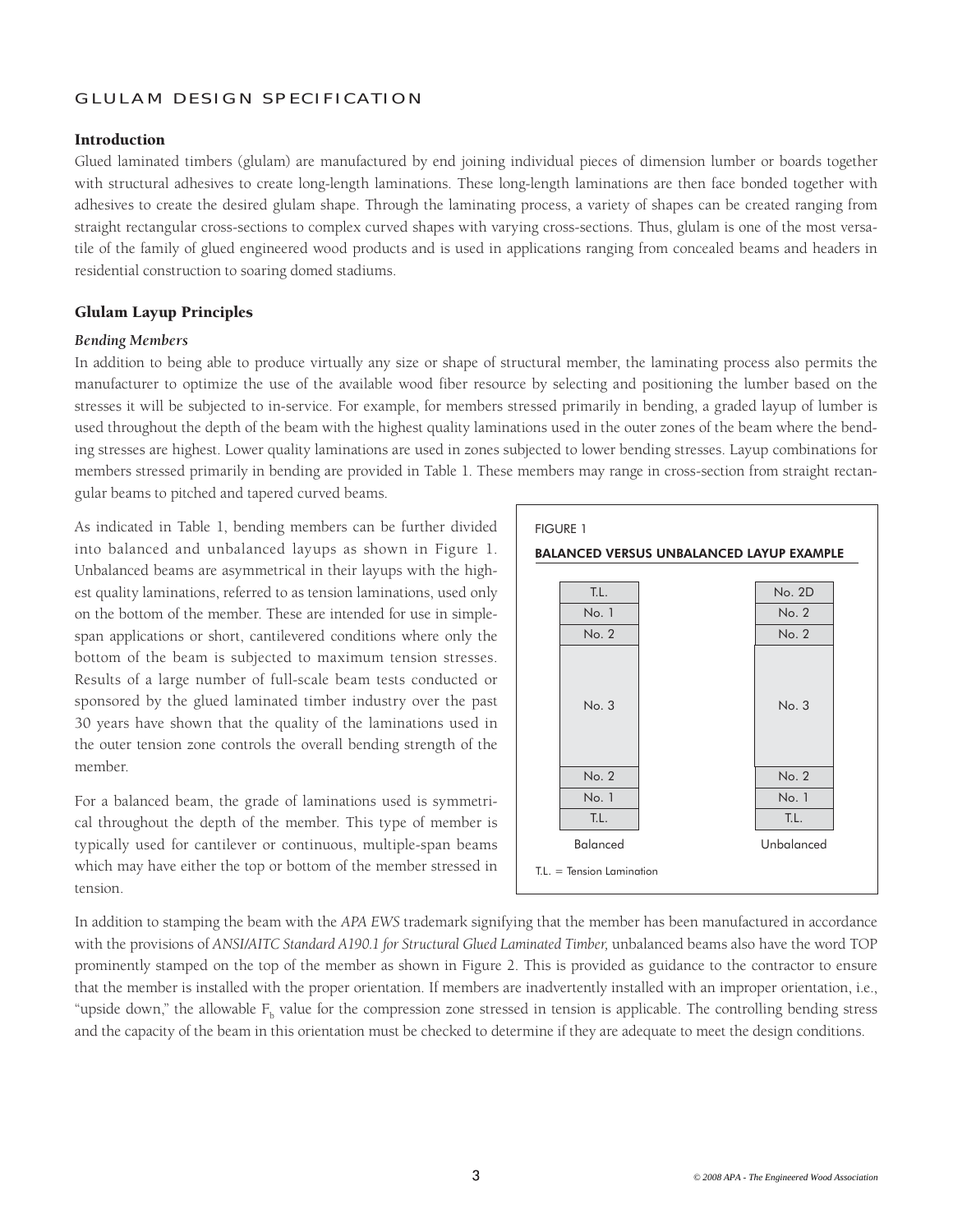#### *Axially Loaded Members*

For members stressed primarily in axial tension or axial compression, where the stresses are uniform over the crosssection of the member, single-grade lamination layups, such as those given in Table 2 are recommended since there is no benefit to using a graded layup.

#### *Combined Stress Members*

If the member is to be subjected to high bending stresses as well as axial stresses, such as occur in arches or beamcolumns, a bending member combination as tabulated in Table 1 is typically the most efficient. Tapered beams or pitched and tapered curved beams are special configurations that are also specified using Table 1 bending member combinations.

# FIGURE 2 TOP IDENTIFICATION FOR AN UNBALANCED LAYUP



# Development of Allowable Stresses

The laminating process used in the manufacture of glulam results in a random dispersal of naturally occurring lumber strengthreducing characteristics throughout the glulam member. This results in mechanical properties for glulam having higher values and lower variability as compared to sawn lumber products. For example, the coefficient of variation for the modulus of elasticity (E) of glulam is published as 10% which is equal to or lower than any other wood product.

Since glulam is manufactured with kiln-dried lumber having a maximum moisture content at the time of fabrication of 16%, this results in higher allowable design stresses as compared to dry (moisture content of 19% or less) or green lumber.

The use of kiln-dried laminating lumber also means that the moisture content of a glulam is relatively uniform throughout the member unlike green sawn timbers which may have widely varying moisture contents within a given member. This use of uniformly dry lumber gives glulam excellent dimensional stability. Thus, a glulam member will not undergo the dimensional changes normally associated with larger solid-sawn green timbers, and will remain straight and true in cross-section. A "dry" glulam is also less susceptible to the checking and splitting which is often associated with "green" timbers as they undergo in-service drying.

Allowable stresses for glulam are determined in accordance with the principles of ASTM D 3737, *Standard Practice for Establishing Stresses for Structural Glued Laminated Timber.* A key strength consideration accounted for in this standard is the random dispersal of strength reducing characteristics previously discussed. By randomly distributing the strength-reducing characteristics found in dimension lumber, the effect of any given defect is greatly minimized. Other strength considerations accounted for in this standard are those associated with using dry lumber and characteristics unique to the glued laminated timber manufacturing process such as being able to vary the grade of lumber throughout the depth of the member.

Many different species of lumber can be used to produce glued laminated timber. In addition, a wide range of grades of both visually graded and mechanically graded lumber can be used in the manufacture of glulam. This wide variety of available species and grades results in numerous options for the producers to combine species and grades to create a wide array of glulam layup combinations.

For some layup combinations, the use of different species within the same member is permitted. This is done when it is desirable to use a lower strength species in the core of a glued laminated timber and a higher strength species in the outer zones. However, the specifier is cautioned that when mixed species are used, they may result in an appearance that may not be suitable for an exposed application as the species will typically have different coloration and visual characteristics.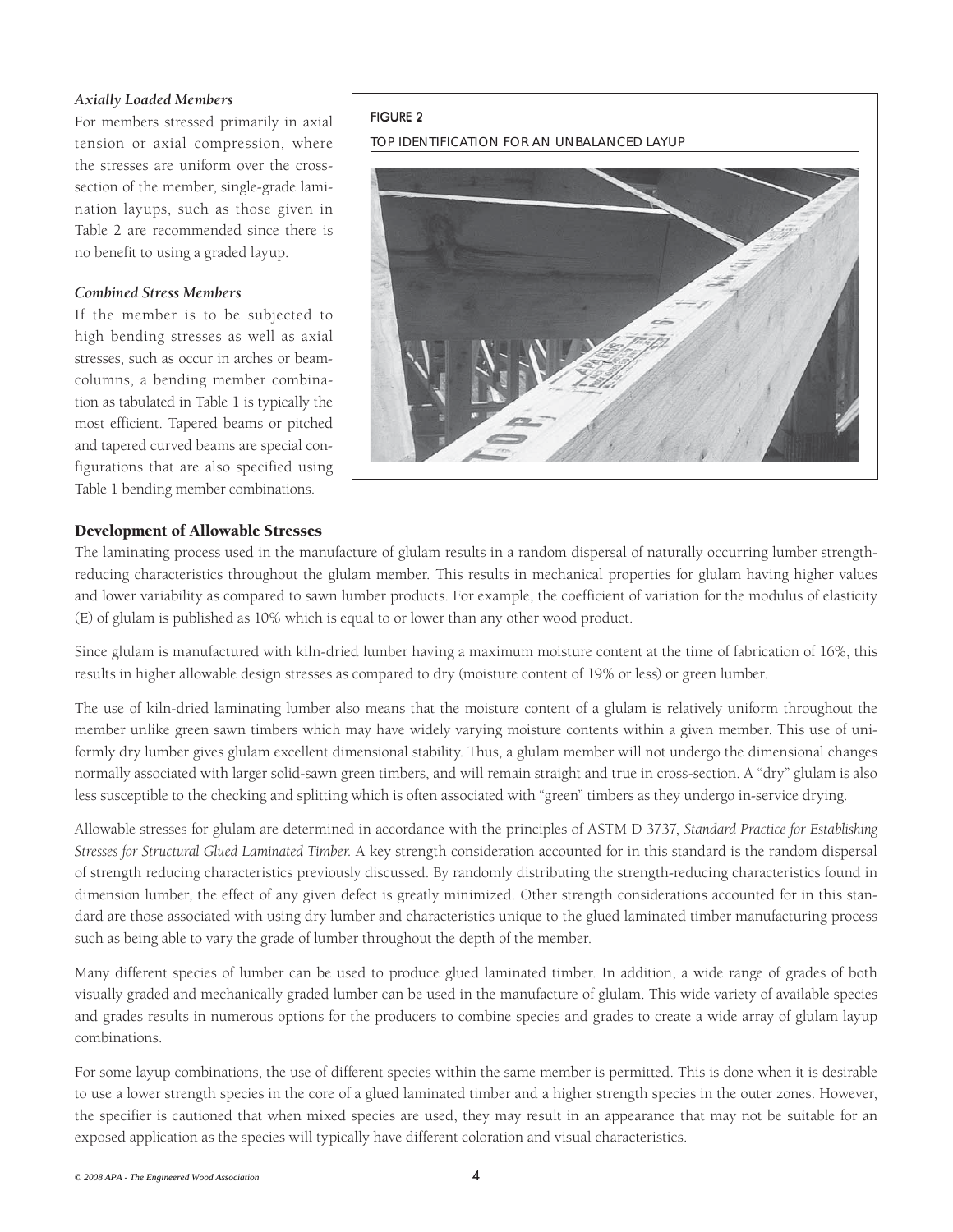# Published Design Stresses for *APA EWS* Trademarked Glulam

Table 1 provides the allowable design stresses for layup combinations primarily intended for use as bending members as commonly produced by APA members. Table 1 tabulates the layup combinations based on species, whether the combination is for a balanced or unbalanced layup and whether the lumber used is visually or mechanically graded as signified by a V (visual) or E (E-rated or mechanically graded).

Table 2 provides similar stresses for members primarily intended for use in axially loaded applications. Other combinations as tabulated in ICC Evaluation Service Report ESR-1940 may also be specified but availability should be verified with the supplier.

#### Published Grade Requirements for *APA EWS* Trademarked Glulams

Tables S-1 and S-2 of *Glulam Layup Combinations* (form Y117-SUP) provide the grade requirements for the laminations used in manufacturing the beams listed in Tables 1 and 2, respectively.

In addition to the layup combinations tabulated in Tables 1 and 2, APA periodically evaluates the use of new layup combinations and stresses based on the use of a computer simulation model identified as GAP. The GAP simulation model is based on the provisions of ASTM D 3737 and has been verified by extensive laboratory testing of full-size glulam beams at the APA Research Center in Tacoma, Wash. and at other laboratories throughout North America. As these new special layups are evaluated and approved by APA, they are added to ICC Evaluation Service Report ESR-1940 as part of the periodic reexamination process. ESR-1940 is subject to periodic re-examination and revisions.

# Specifying Glulam

#### *Common Layup Combinations*

While the use of a wide variety of species and grades results in optimizing the use of the lumber resource by the manufacturer, the multiplicity of possible layup combinations can be confusing.

# **To simplify the selection process, only the layup combinations typically available from APA members have been tabulated in the tables in this specification.**

By selecting one of these combinations the specifier will be identifying glulam products that have sufficiently high design properties to satisfy virtually any design situation and which are typically available in most major market areas in the U.S. Other layup combinations are available on a regional basis and the designer should verify availability of any combination for a given geographic area by contacting local suppliers or the APA glulam manufacturers (see APA Source List of Glulam Manufacturers), or go to the APA web site for a link to APA member web sites.

#### *Specific End-Use Layup Combinations*

It is important to note that certain layup combinations in Tables 1 and 2 have been developed for specific end-use applications. Several examples of these are as follows:

The **20F-V12** (unbalanced) and **20F-V13** (balanced) combinations use Alaska Yellow Cedar (AYC). These are intended for applications exposed to the elements or high humidity conditions where the use of the heartwood of a naturally durable species is preferred instead of using a pressure-preservative-treated glulam.

Another option is to specify Port Orford Cedar (POC) combinations **22F-V/POC 1** or **22F-V/POC 2** which exhibit characteristics similar to AYC.

The **24F-1.8E** layup is a general-purpose layup combination intended primarily for stock beams used in residential construction. This layup permits the use of a variety of species and is suitable for virtually any simple span beam application.

The **26F-E/DF1, 26F-E/DF1M1, 30F-E2, 30F-E2M2,** and **30F-E2M3** combinations were developed primarily for use in combination with prefabricated wood I-joists and are often referred to as "I-joist depth-compatible" (IJC) layups.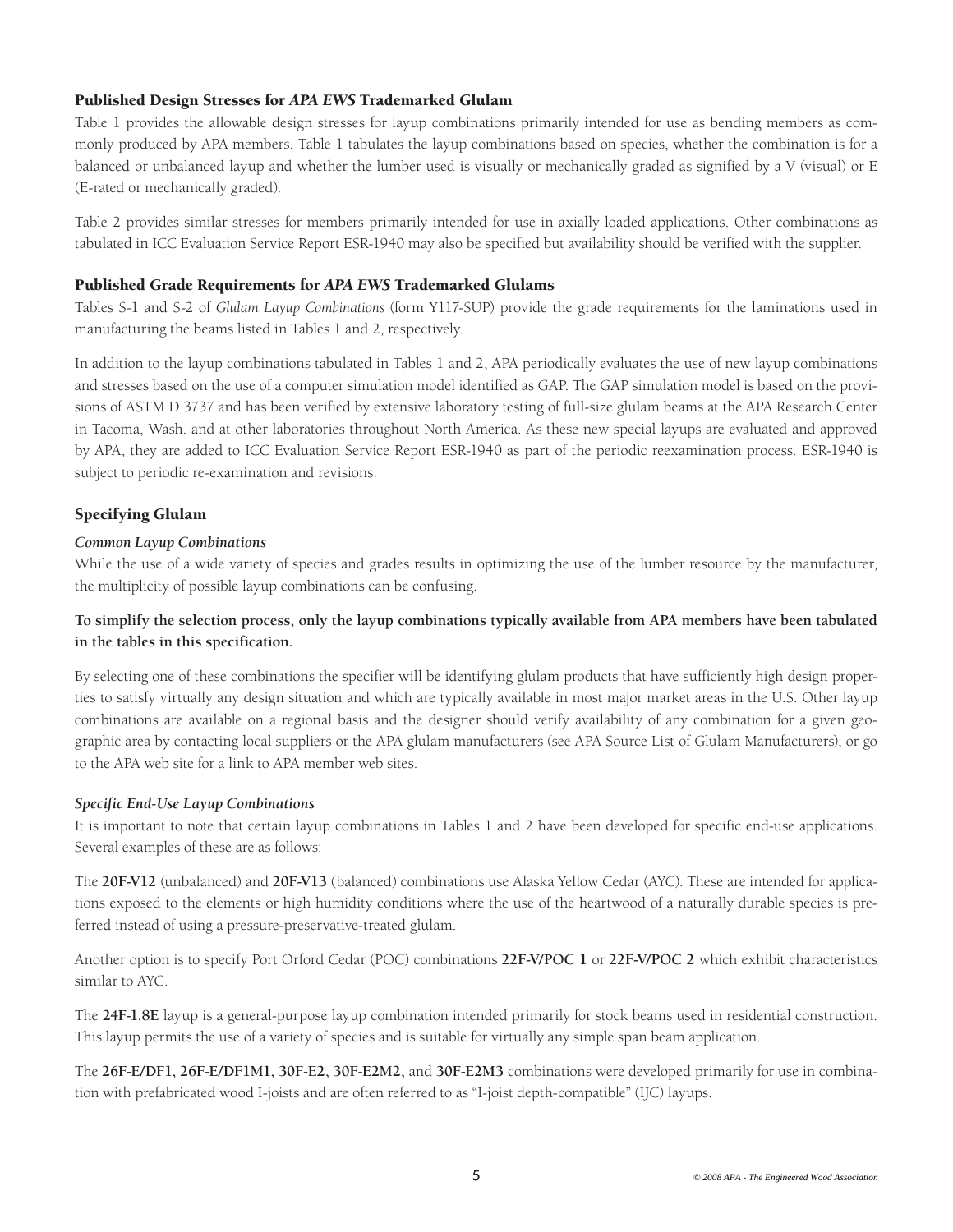# DESIGN VALUES FOR STRUCTURAL GLUED-LAMINATED SOFTWOOD TIMBER STRESSED PRIMARILY IN BENDING(1,2,3)

|                                               |                                      |                                                                                                                              | Bending About X-X Axis<br>(Loaded Perpendicular to Wide Faces of Laminations) |                                                   |         |                                          |                                                                  |                                         |  |  |  |  |  |
|-----------------------------------------------|--------------------------------------|------------------------------------------------------------------------------------------------------------------------------|-------------------------------------------------------------------------------|---------------------------------------------------|---------|------------------------------------------|------------------------------------------------------------------|-----------------------------------------|--|--|--|--|--|
|                                               |                                      |                                                                                                                              |                                                                               | <b>Extreme Fiber</b><br>in Bending <sup>(6)</sup> |         | Compression<br>Perpendicular<br>to Grain | <b>Shear Parallel</b><br>to Grain<br>(Horizontal) <sup>(7)</sup> | Modulus of<br>Elasticity <sup>(8)</sup> |  |  |  |  |  |
|                                               |                                      | <b>Tension Zone</b><br>Compression<br><b>Stressed</b><br><b>Zone Stressed</b><br>Tension<br>in Tension<br>in Tension<br>Face |                                                                               | Compression<br>Face                               |         |                                          |                                                                  |                                         |  |  |  |  |  |
| Combination<br>Symbol                         | Species <sup>(4)</sup><br>Outer/Core | Balanced/<br>Unbalanced <sup>(5)</sup>                                                                                       | $F_{bx}$ <sup>+</sup><br>(psi)                                                | $F_{bx}$<br>(psi)                                 |         | $F_{\text{clx}}$<br>(psi)                | $F_{vx}$<br>(psi)                                                | $E_{x}$<br>$(106$ psi)                  |  |  |  |  |  |
| 1                                             | $\overline{2}$                       | 3                                                                                                                            | $\overline{4}$                                                                | 5                                                 | 6       | $\overline{7}$                           | 8                                                                | 9                                       |  |  |  |  |  |
| <b>Western Species</b>                        |                                      |                                                                                                                              |                                                                               |                                                   |         |                                          |                                                                  |                                         |  |  |  |  |  |
| EWS 20F-E/ES1(11)                             | ES/ES                                | B                                                                                                                            | 2000                                                                          | 2000                                              | 560     | 560                                      | 200                                                              | 1.8                                     |  |  |  |  |  |
| EWS 20F-E/SPF1(12)                            | SPF/SPF                              | B                                                                                                                            | 2000                                                                          | 2000                                              | 425     | 425                                      | 215                                                              | 1.5                                     |  |  |  |  |  |
| <b>EWS 20F-E8M1</b>                           | ES/ES                                | B                                                                                                                            | 2000                                                                          | 2000                                              | 450     | 450                                      | 200                                                              | 1.5                                     |  |  |  |  |  |
| EWS 20F-V12                                   | AYC/AYC                              | U                                                                                                                            | 2000                                                                          | 1400                                              | 560     | 560                                      | 265                                                              | 1.5                                     |  |  |  |  |  |
| EWS 20F-V13                                   | AYC/AYC                              | B                                                                                                                            | 2000                                                                          | 2000                                              | 560     | 560                                      | 265                                                              | 1.5                                     |  |  |  |  |  |
| EWS 22F-V/POC1                                | POC/POC                              | B                                                                                                                            | 2200                                                                          | 2200                                              | 560     | 560                                      | 265                                                              | 1.8                                     |  |  |  |  |  |
| EWS 22F-V/POC2                                | POC/POC                              | U                                                                                                                            | 2200                                                                          | 1600                                              | 560     | 560                                      | 265                                                              | 1.8                                     |  |  |  |  |  |
| EWS 24F-E/ES1                                 | ES/ES                                | U                                                                                                                            | 2400                                                                          | 1700                                              | 560     | 560                                      | 200                                                              | 1.7                                     |  |  |  |  |  |
| EWS 24F-E/ES1M1                               | ES/ES                                | B                                                                                                                            | 2400                                                                          | 2400                                              | 560     | 560                                      | 200                                                              | 1.8                                     |  |  |  |  |  |
| <b>EWS 24F-V4</b>                             | DF/DF                                | U                                                                                                                            | 2400                                                                          | 1850                                              | 650     | 650                                      | 265                                                              | 1.8                                     |  |  |  |  |  |
| EWS 24F-V4M2(13)                              | DF/DF                                | U                                                                                                                            | 2400                                                                          | 1850                                              | 650     | 650                                      | 220                                                              | 1.8                                     |  |  |  |  |  |
| <b>EWS 24F-V8</b>                             | DF/DF                                | B                                                                                                                            | 2400                                                                          | 2400                                              | 650     | 650                                      | 265                                                              | 1.8                                     |  |  |  |  |  |
| EWS 24F-V10                                   | DF/HF                                | B                                                                                                                            | 2400                                                                          | 2400                                              | 650     | 650                                      | 215                                                              | 1.8                                     |  |  |  |  |  |
| EWS 26F-E/DF1(11)                             | DF/DF                                | U                                                                                                                            | 2600                                                                          | 1950(14)                                          | 650     | 650                                      | 265                                                              | 2.0                                     |  |  |  |  |  |
| EWS 26F-E/DF1M1(11)                           | DF/DF                                | B                                                                                                                            | 2600                                                                          | 2600                                              | 650     | 650                                      | 265                                                              | 2.0                                     |  |  |  |  |  |
| EWS 24F-1.8E<br>Glulam Header <sup>(15)</sup> | WS,SP/<br>WS, SP                     | U                                                                                                                            | 2400                                                                          | 1600                                              | 500     | 500                                      | 215                                                              | 1.8                                     |  |  |  |  |  |
| Southern Pine                                 |                                      |                                                                                                                              |                                                                               |                                                   |         |                                          |                                                                  |                                         |  |  |  |  |  |
| <b>EWS 24F-V3</b>                             | SP/SP                                | U                                                                                                                            | 2400                                                                          | 1950                                              | 740     | 740                                      | 300                                                              | 1.8                                     |  |  |  |  |  |
| <b>EWS 24F-V5</b>                             | SP/SP                                | B                                                                                                                            | 2400                                                                          | 2400                                              | 740     | 740                                      | 300                                                              | 1.7                                     |  |  |  |  |  |
| <b>EWS 26F-V4</b>                             | SP/SP                                | B                                                                                                                            | 2600                                                                          | 2600                                              | 740     | 740                                      | 300                                                              | 1.9                                     |  |  |  |  |  |
| <b>EWS 30F-E2</b>                             | SP/SP                                | B                                                                                                                            | 3000                                                                          | 3000                                              | 805     | 805                                      | 300                                                              | 2.1(19)                                 |  |  |  |  |  |
| EWS 30F-E2M2(16)                              | LVL/SP                               | B                                                                                                                            | 3000(17)                                                                      | 3000(17)                                          | 650(18) | 650(18)                                  | 300                                                              | 2.1                                     |  |  |  |  |  |
| EWS 30F-E2M3(16)                              | LVL/SP                               | B                                                                                                                            | 3000(17)                                                                      | 3000(17)                                          | 650(18) | 650(18)                                  | 300                                                              | 2.1                                     |  |  |  |  |  |
| Wet-use factors                               |                                      |                                                                                                                              | 0.8                                                                           | 0.8                                               | 0.53    | 0.53                                     | 0.875                                                            | 0.833                                   |  |  |  |  |  |

Footnotes on page 8.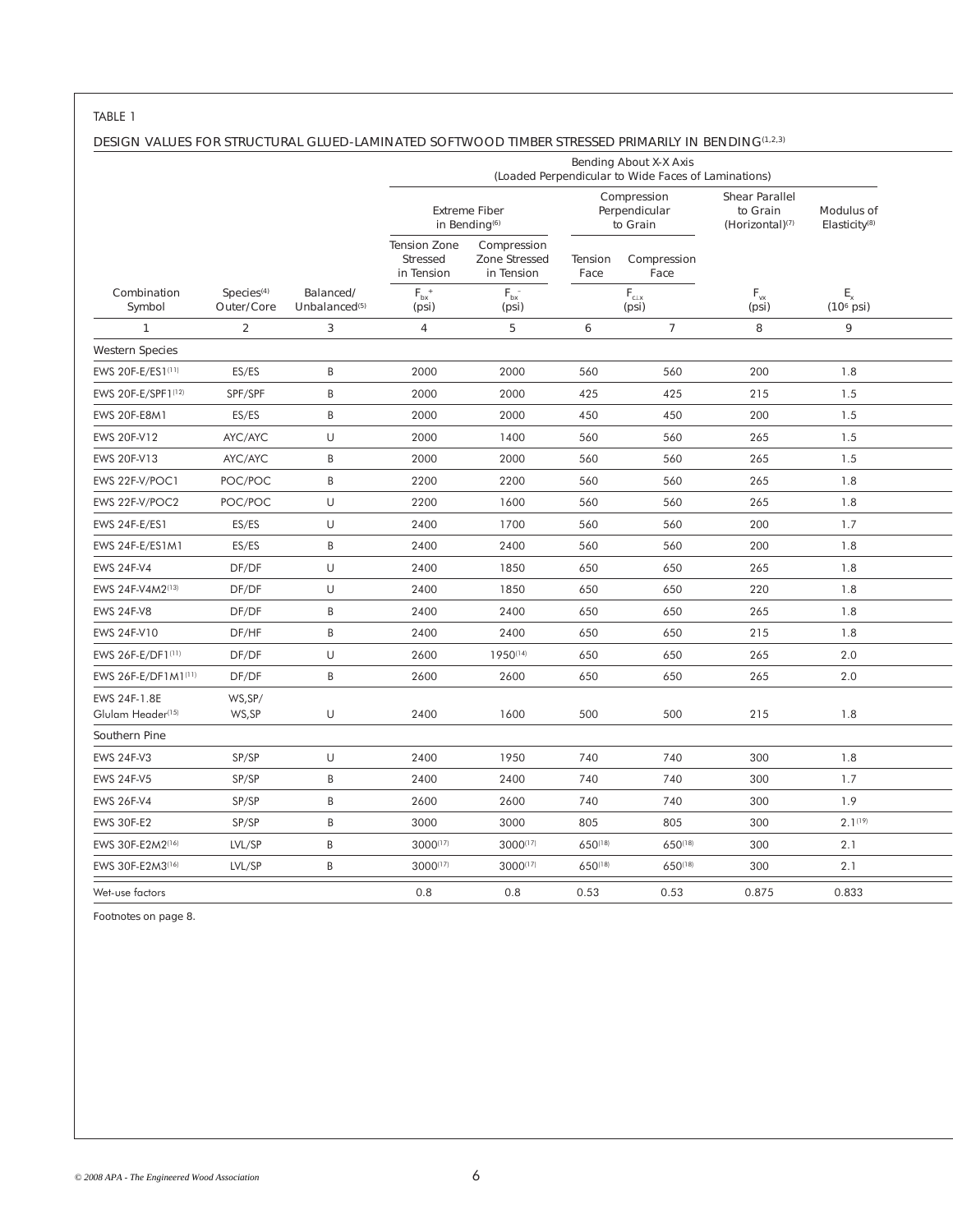|                                                      |                                          | Bending About Y-Y Axis<br>(Loaded Parallel to Wide Faces of Laminations) |                                          |                                  | <b>Axially Loaded</b>               |                                                        | <b>Fasteners</b>                                                    |                 |                                               |
|------------------------------------------------------|------------------------------------------|--------------------------------------------------------------------------|------------------------------------------|----------------------------------|-------------------------------------|--------------------------------------------------------|---------------------------------------------------------------------|-----------------|-----------------------------------------------|
| <b>Extreme</b><br>Fiber in<br>Bending <sup>(9)</sup> | Compression<br>Perpendicular<br>to Grain | Shear<br>Parallel to Grain<br>(Horizontal) <sup>(7,10)</sup>             | Modulus of<br>Elasticity <sup>(8)</sup>  | Tension<br>Parallel to<br>Grain  | Compression<br>Parallel to<br>Grain | Modulus of<br>Elasticity <sup>(8)</sup>                | <b>Specific Gravity</b><br>for Dowel-Type<br><b>Fastener Design</b> |                 |                                               |
|                                                      |                                          |                                                                          |                                          |                                  |                                     |                                                        | Top or<br><b>Bottom</b><br>Face                                     | Side<br>Face    |                                               |
| $\mathsf{F}_{\mathsf{by}}$<br>(psi)                  | $F_{c \perp y}$<br>(psi)                 | $\mathsf{F}_{\mathsf{vy}}$<br>(psi)                                      | $\mathsf{E}_{\mathsf{y}}$<br>$(106$ psi) | $\mathsf{F}_\mathsf{t}$<br>(psi) | $\mathsf{F}_{\rm c}$<br>(psi)       | $\mathsf{E}_{\mathsf{axial}}$<br>(10 <sup>6</sup> psi) | SG                                                                  |                 | Combination<br>Symbol                         |
| 10                                                   | 11                                       | 12                                                                       | 13                                       | 14                               | 15                                  | 16                                                     | 17                                                                  | 18              |                                               |
|                                                      |                                          |                                                                          |                                          |                                  |                                     |                                                        |                                                                     |                 |                                               |
| 1100                                                 | 300                                      | 175                                                                      | 1.5                                      | 1050                             | 1150                                | 1.6                                                    | 0.41                                                                | 0.41            | EWS 20F-E/ES1(11)                             |
| 875                                                  | 425                                      | 190                                                                      | 1.4                                      | 425                              | 1100                                | 1.4                                                    | 0.42                                                                | 0.42            | EWS 20F-E/SPF1(12)                            |
| 1400                                                 | 315                                      | 175                                                                      | 1.4                                      | 800                              | 1000                                | 1.4                                                    | 0.41                                                                | 0.41            | <b>EWS 20F-E8M1</b>                           |
| 1250                                                 | 470                                      | 230                                                                      | 1.4                                      | 900                              | 1500                                | 1.4                                                    | 0.46                                                                | 0.46            | EWS 20F-V12                                   |
| 1250                                                 | 470                                      | 230                                                                      | 1.4                                      | 925                              | 1550                                | 1.5                                                    | 0.46                                                                | 0.46            | EWS 20F-V13                                   |
| 1500                                                 | 375                                      | 230                                                                      | 1.6                                      | 1150                             | 1950                                | 1.6                                                    | 0.45                                                                | 0.45            | EWS 22F-V/POC1                                |
| 1500                                                 | 375                                      | 230                                                                      | 1.6                                      | 1150                             | 1900                                | 1.6                                                    | 0.45                                                                | 0.45            | EWS 22F-V/POC2                                |
| 1100                                                 | 300                                      | 175                                                                      | 1.5                                      | 1050                             | 1150                                | 1.6                                                    | 0.41                                                                | 0.41            | EWS 24F-E/ES1                                 |
| 1100                                                 | 300                                      | 175                                                                      | 1.5                                      | 1050                             | 1150                                | 1.6                                                    | 0.41                                                                | 0.41            | EWS 24F-E/ES1M1                               |
| 1450                                                 | 560                                      | 230                                                                      | 1.6                                      | 1100                             | 1650                                | 1.7                                                    | 0.50                                                                | 0.50            | <b>EWS 24F-V4</b>                             |
| 1450                                                 | 560                                      | 230                                                                      | 1.6                                      | 1100                             | 1650                                | 1.7                                                    | 0.50                                                                | 0.50            | EWS 24F-V4M2(13)                              |
| 1450                                                 | 560                                      | 230                                                                      | 1.6                                      | 1100                             | 1650                                | 1.7                                                    | 0.50                                                                | 0.50            | <b>EWS 24F-V8</b>                             |
| 1450                                                 | 375                                      | 200                                                                      | 1.5                                      | 1100                             | 1550                                | 1.6                                                    | 0.50                                                                | 0.43            | EWS 24F-V10                                   |
| 1850                                                 | 560                                      | 230                                                                      | 1.8                                      | 1400                             | 1800                                | 1.8                                                    | 0.50                                                                | 0.50            | EWS 26F-E/DF1(11)                             |
| 1850                                                 | 560                                      | 230                                                                      | 1.8                                      | 1400                             | 1800                                | 1.8                                                    | 0.50                                                                | 0.50            | EWS 26F-E/DF1M1(11)                           |
| 1300                                                 | 375                                      | 200                                                                      | 1.5                                      | 950                              | 1200                                | 1.6                                                    | 0.42                                                                | 0.42            | EWS 24F-1.8E<br>Glulam Header <sup>(15)</sup> |
|                                                      |                                          |                                                                          |                                          |                                  |                                     |                                                        |                                                                     |                 |                                               |
| 1750                                                 | 650                                      | 265                                                                      | 1.6                                      | 1150                             | 1650                                | 1.7                                                    | 0.55                                                                | 0.55            | <b>EWS 24F-V3</b>                             |
| 1750                                                 | 650                                      | 265                                                                      | 1.5                                      | 1150                             | 1650                                | 1.6                                                    | 0.55                                                                | 0.55            | <b>EWS 24F-V5</b>                             |
| 2100                                                 | 650                                      | 265                                                                      | 1.8                                      | 1200                             | 1600                                | 1.9                                                    | 0.55                                                                | 0.55            | <b>EWS 26F-V4</b>                             |
| 1750                                                 | 650                                      | 265                                                                      | 1.7                                      | 1350                             | 1750                                | 1.7                                                    | 0.55                                                                | 0.55            | <b>EWS 30F-E2</b>                             |
| 1750                                                 | 650                                      | 265                                                                      | 1.7                                      | 1350                             | 1750                                | 1.7                                                    | 0.50                                                                | 0.50            | EWS 30F-E2M2(16)                              |
| 1750                                                 | 650                                      | 265                                                                      | 1.7                                      | 1350                             | 1750                                | 1.7                                                    | 0.50                                                                | 0.50            | EWS 30F-E2M3(16)                              |
| 0.8                                                  | 0.53                                     | 0.875                                                                    | 0.833                                    | 0.8                              | 0.73                                | 0.833                                                  |                                                                     | See NDS See NDS |                                               |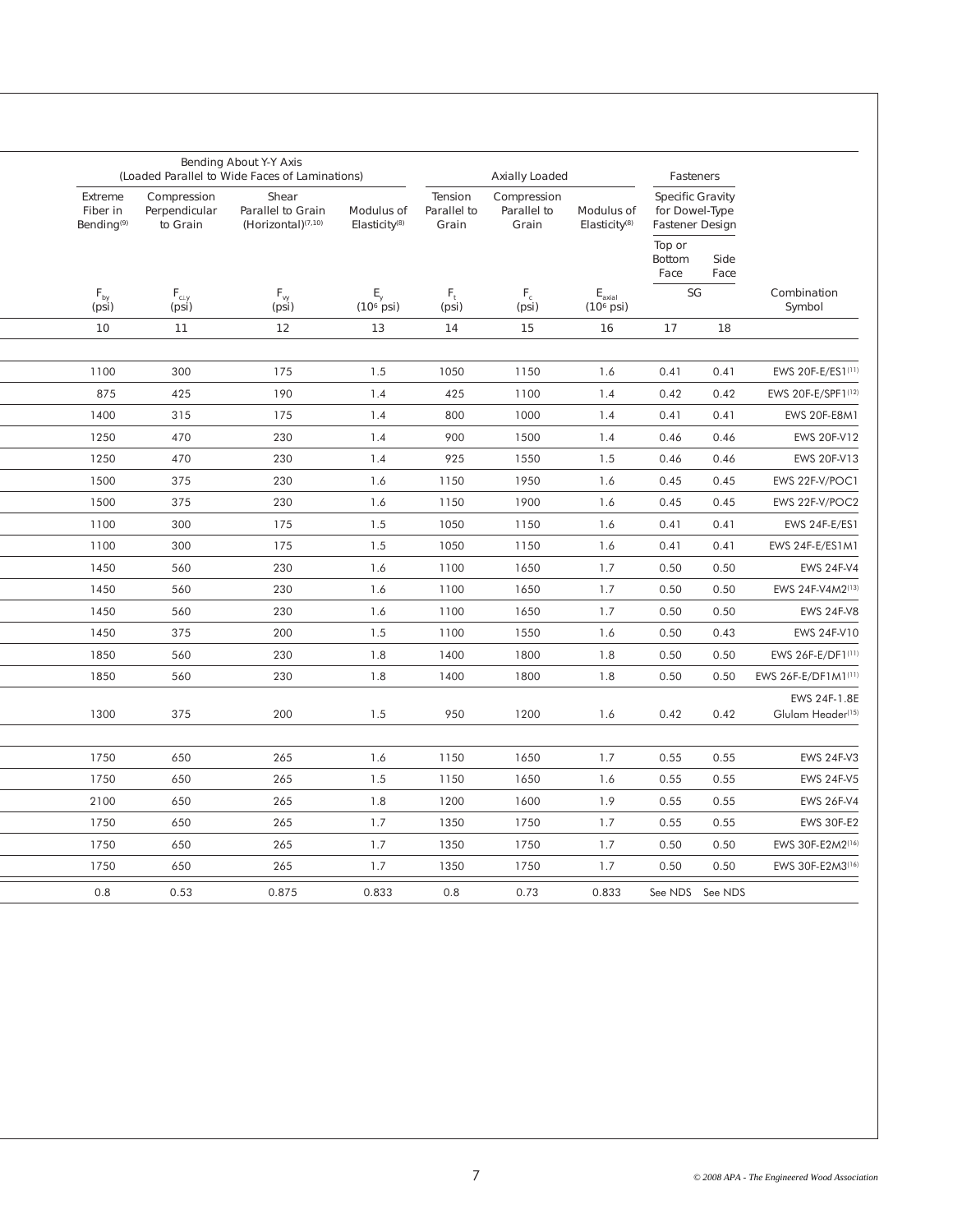#### Footnotes to Table 1:

(1) The combinations in this table are applicable to members consisting of 4 or more laminations, unless otherwise noted, and are intended primarily for members stressed in bending due to loads applied perpendicular to the wide faces of the laminations.

(2) The tabulated design values are for dry conditions of use. For wet conditions of use, multiply the tabulated values by the factors shown at the bottom of the table.

(3) The tabulated design values are for normal duration of loading. For other durations of loading, see applicable building code.

(4) The symbols used for species are AYC = Alaska yellow cedar, DF = Douglas fir-larch, ES = Eastern spruce, HF = Hem-fir, POC = Port Orford cedar,<br>SP = Southern pine, and SPF = Spruce-pine-fir.

(5) The unbalanced layups are intended primarily for simple-span applications and the balanced layups are intended primarily for continuous or cantilevered applications. (6) The tabulated design values in bending, F<sub>by</sub> are based on members 5-1/8 inches in width by 12 inches in depth by 21 feet in length. For members with larger volumes,<br>F<sub>bx</sub> shall be multiplied by a volume factor, C<sub>y</sub>, than 15 inches in depth.

(7) For non-prismatic members, notched members, members subject to impact or cyclic loading, or shear design of bending members at connections (NDS 3.4.3.3), the<br>design value for shear (Fvx) shall be multiplied by a factor

(8) The tabulated E values already include a 5% shear deflection (also known as "apparent E"). For beam and column stability calculations, E<sub>min</sub> shall be determined by multi-<br>plying the tabulated modulus of elasticity by

(9) The values of F<sub>by</sub> were calculated based on members 12 inches in depth (bending about Y-Y axis). For depths other than 12 inches, the F<sub>by</sub> values shall be permitted to be increased by multiplying by the size factor, (12/d)1/9, where d is the beam depth in inches. When d is less than 3 inches, use the size adjustment factor for 3 inches.

(10) Design values are for timbers with laminations made from a single piece of lumber across the width or multiple pieces that have been edge bonded. For timber manufactured from multiple-piece laminations (across width) that are not edge bonded, value shall be multiplied by 0.4 for members with 5, 7, or 9 laminations or by 0.5 for all other members. This reduction shall be cumulative with the adjustment in Footnote No. 7.

(11) The beam depth limitation is as follows – 20F-E/ES1: 15 inches or less; 26F-E/DF1 and 26F-E/DF1M1: 9-1/2, 11-7/8, 14, and 16 inches.

(12) This layup combination is limited to  $1-1/2$  to  $3-1/2$  inches in width, and  $7-1/2$ ,  $9$ ,  $9-1/2$ ,  $11-7/8$ , and 14 inches in depth.

(13) When containing wane, this combination shall be used in dry conditions only. In this case, wet-use factors shall not be applied. Because of the wane, this combination is<br>available only for an industrial appearance cha (14) This tabulated value is permitted to be increased to 2,200 psi for beam depths less than 16 inches.

(15) This combination shall be manufactured from either EWS 24F-V4/WS, EWS 24F-V5M1/WS, EWS 24F-V5M2/WS, EWS 24F-V5M3/WS, EWS 24F-E15M1/WS, EWS 24F-E/SPF4, or EWS 24F-V3/SP, and is intended primarily for use in header applications.

(16) The beam depth is limited to 16 inches or less for 30F-E2M2/SP, and between 7-1/4 and 30 inches for 30F-E2M3/SP. The tension lamination requirements for these layups shall not be omitted.

(17) The tabulated design values in bending,  $F_{\rm{bx'}}$  shall be multiplied by a volume factor,  $C_{\rm{v}}$  determined in accordance with the applicable building code using 1/10 as the exponent.

(18) The allowable compressive stress perpendicular to grain of the beam shall be permitted to be increased to the published allowable compressive stress perpendicular to grain of the outermost laminated veneer lumber.

(19) For members with more than 15 laminations,  $E_x = 2.0 \times 10^6$  psi.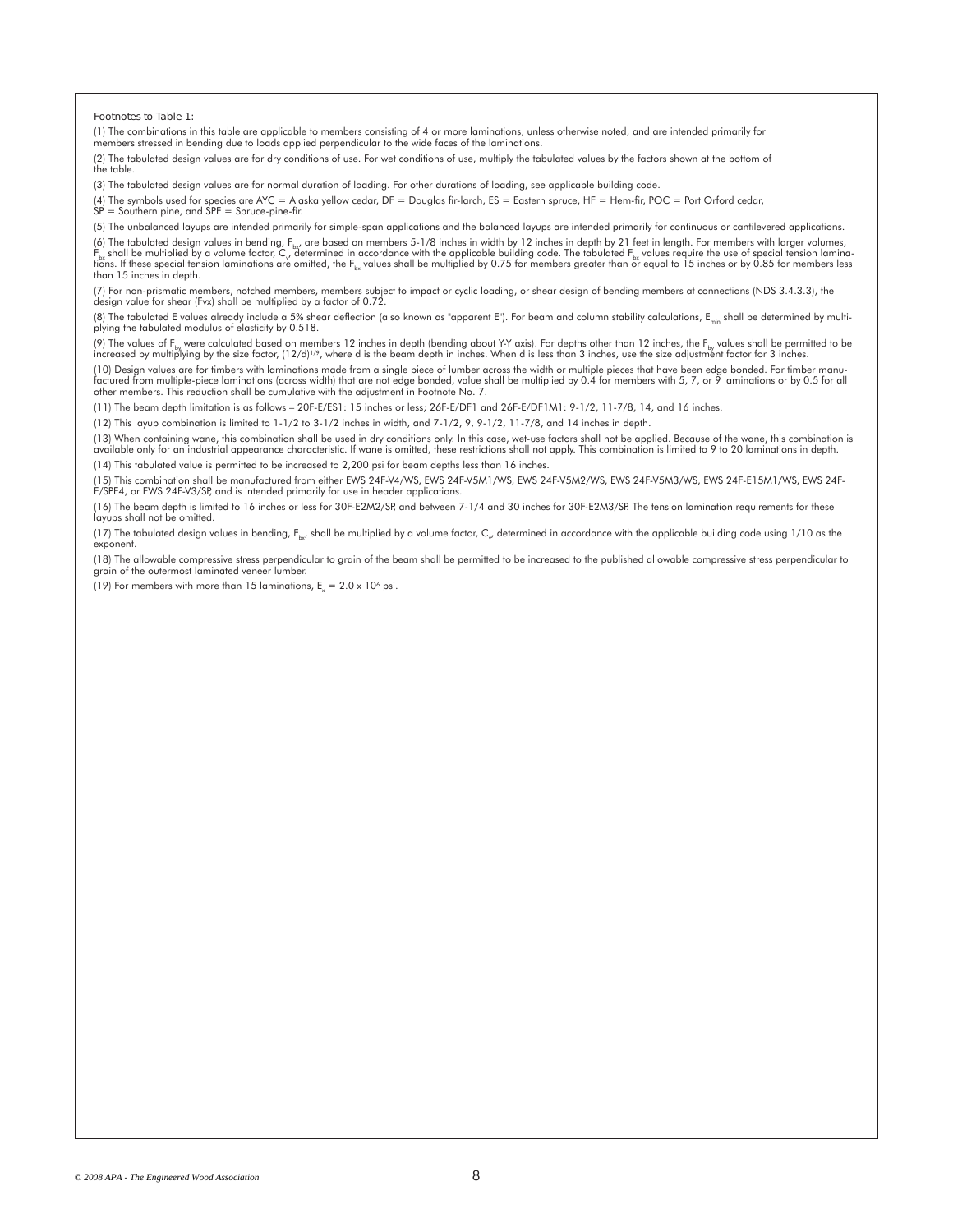#### DESIGN VALUES FOR STRUCTURAL GLUED-LAMINATED SOFTWOOD TIMBER STRESSED PRIMARILY IN AXIAL TENSION OR COMPRESSION(1,2,3)

|                        |                |                  |                                             |                                                                            |                                      | <b>Axially Loaded</b>                |                                |                                                |                               | <b>Bending About Y-Y Axis</b>             |                                                   | X-X Axis                                                      | <b>Bending About</b>                 | <b>Fasteners</b> |
|------------------------|----------------|------------------|---------------------------------------------|----------------------------------------------------------------------------|--------------------------------------|--------------------------------------|--------------------------------|------------------------------------------------|-------------------------------|-------------------------------------------|---------------------------------------------------|---------------------------------------------------------------|--------------------------------------|------------------|
|                        |                |                  |                                             |                                                                            |                                      |                                      |                                |                                                |                               | <b>Loaded Parallel to</b>                 | <b>Wide Faces of Laminations</b>                  | Loaded<br>Perpdendicular<br>to Wide Faces of<br>Laminations   | Specific<br>Gravity<br>for<br>Dowel- |                  |
|                        |                |                  |                                             | Tension<br>Compression<br>Parallel<br>Parallel<br>to Grain<br>to Grain     |                                      | Bending                              |                                |                                                | Shear<br>Parallel<br>to Grain | Bending                                   | Shear<br>Parallel<br>to Grain                     | Type<br>Fastener<br>Design                                    |                                      |                  |
| Comb.<br>Symbol        | <b>Species</b> | Grade            | Elasticity<br>E <sup>(4)</sup><br>$106$ psi | Compression<br>Modulus of Perpendicular<br>to Grain<br>$F_{c\perp}$<br>psi | 2 or<br>More<br>Lams<br>$F_t$<br>psi | 4 or<br>More<br>Lams<br>$F_c$<br>psi | 2 or 3<br>Lams<br>$F_c$<br>psi | 4 or<br>More<br>Lams<br>$F_{\text{by}}$<br>psi | 3<br>Lams<br>$F_{by}$<br>psi  | $\overline{2}$<br>Lams<br>$F_{by}$<br>psi | See<br><b>Notes</b><br>5 and 6<br>$F_{vy}$<br>psi | 2 Lams<br>to 15 in.<br>Deep <sup>(7)</sup><br>$F_{bx}$<br>psi | See<br>Note 8<br>$F_{vx}$<br>psi     | SG               |
| 1                      | $\overline{2}$ | 3                | $\overline{4}$                              | 5                                                                          | 6                                    | $\overline{7}$                       | 8                              | 9                                              | 10                            | 11                                        | 12                                                | 13                                                            | 14                                   | 15               |
| <b>Western Species</b> |                |                  |                                             |                                                                            |                                      |                                      |                                |                                                |                               |                                           |                                                   |                                                               |                                      |                  |
| EWS 1                  | DF             | L <sub>3</sub>   | 1.5                                         | 560                                                                        | 900                                  | 1550                                 | 1200                           | 1450                                           | 1250                          | 1000                                      | 230                                               | 1250                                                          | 265                                  | 0.50             |
| EWS <sub>2</sub>       | DF             | L2               | 1.6                                         | 560                                                                        | 1250                                 | 1950                                 | 1600                           | 1800                                           | 1600                          | 1300                                      | 230                                               | 1700                                                          | 265                                  | 0.50             |
| EWS <sub>3</sub>       | DF             | L <sub>2</sub> D | 1.9                                         | 650                                                                        | 1450                                 | 2300                                 | 1850                           | 2100                                           | 1850                          | 1550                                      | 230                                               | 2000                                                          | 265                                  | 0.50             |
| EWS <sub>5</sub>       | DF             | L1               | 2.0                                         | 650                                                                        | 1600                                 | 2400                                 | 2100                           | 2400                                           | 2100                          | 1800                                      | 230                                               | 2200                                                          | 265                                  | 0.50             |
| EWS 22(9)              | SW             | L3               | 1.0                                         | 315                                                                        | 525                                  | 850                                  | 675                            | 800                                            | 700                           | 550                                       | 170                                               | 725                                                           | 195                                  | 0.35             |
| <b>EWS 69</b>          | <b>AYC</b>     | L3               | 1.2                                         | 470                                                                        | 725                                  | 1150                                 | 1100                           | 1100                                           | 975                           | 775                                       | 230                                               | 1000                                                          | 265                                  | 0.46             |
| <b>EWS 70</b>          | <b>AYC</b>     | L2               | 1.3                                         | 470                                                                        | 975                                  | 1450                                 | 1450                           | 1400                                           | 1250                          | 1000                                      | 230                                               | 1350                                                          | 265                                  | 0.46             |
| <b>EWS 71</b>          | <b>AYC</b>     | L <sub>1</sub> D | 1.6                                         | 560                                                                        | 1250                                 | 1900                                 | 1900                           | 1850                                           | 1650                          | 1400                                      | 230                                               | 1700                                                          | 265                                  | 0.46             |
| EWS ES 11              | ES             | C4               | 1.5                                         | 450                                                                        | 975                                  | 1550                                 | 1350                           | 1750                                           | 1600                          | 1400                                      | 175                                               | 1350                                                          | 200                                  | 0.41             |
| EWS ES 12              | ES             | 1.9E6            | 1.8                                         | 560                                                                        | 1600                                 | 2300                                 | 1700                           | 2400                                           | 2400                          | 2300                                      | 175                                               | 1950                                                          | 200                                  | 0.41             |
| EWS POC 1              | <b>POC</b>     | L1               | 1.8                                         | 560                                                                        | 1350                                 | 2300                                 | 2000                           | 1950                                           | 1750                          | 1500                                      | 230                                               | 1850                                                          | 265                                  | 0.45             |
| EWS POC 2              | POC            | L2               | 1.5                                         | 375                                                                        | 1050                                 | 1900                                 | 1550                           | 1500                                           | 1300                          | 1100                                      | 230                                               | 1400                                                          | 265                                  | 0.45             |
| Southern Pine          |                |                  |                                             |                                                                            |                                      |                                      |                                |                                                |                               |                                           |                                                   |                                                               |                                      |                  |
| <b>EWS 47</b>          | <b>SP</b>      | N2M14            | 1.4                                         | 650                                                                        | 1200                                 | 1900                                 | 1150                           | 1750                                           | 1550                          | 1300                                      | 260                                               | 1400                                                          | 300                                  | 0.55             |
| <b>EWS 48</b>          | <b>SP</b>      | <b>N2D14</b>     | 1.7                                         | 740                                                                        | 1400                                 | 2200                                 | 1350                           | 2000                                           | 1800                          | 1500                                      | 260                                               | 1600                                                          | 300                                  | 0.55             |
| <b>EWS 49</b>          | SP             | <b>N1M16</b>     | 1.7                                         | 650                                                                        | 1350                                 | 2100                                 | 1450                           | 1950                                           | 1750                          | 1500                                      | 260                                               | 1800                                                          | 300                                  | 0.55             |
| <b>EWS 50</b>          | SP             | <b>N1D14</b>     | 1.9                                         | 740                                                                        | 1550                                 | 2300                                 | 1700                           | 2300                                           | 2100                          | 1750                                      | 260                                               | 2100                                                          | 300                                  | 0.55             |
| Wet-use factors        |                |                  | 0.833                                       | 0.53                                                                       | 0.8                                  | 0.73                                 | 0.73                           | 0.8                                            | 0.8                           | 0.8                                       | 0.875                                             | 0.8                                                           | 0.875                                | See NDS          |

Footnotes:

(1) The tabulated design values are for dry conditions of use. For wet conditions of use, multiply the tabulated values by the factors shown at the end of the table.

(2) The tabulated design values are for normal duration of loading. For other durations of loading, see applicable building code.

(3) The symbols used for species are AYC = Alaska yellow cedar, DF = Douglas fir-larch, ES = Eastern spruce, POC = Port Orford cedar, SP = Southern pine, and SW = Softwood species.

(4) For beam stability and column stability calculations,  $E_{min}$  shall be determined by multiplying the tabulated modulus of elasticity by 0.518.

(5) The tabulated F<sub>w</sub> values are for members of 4 or more lams. The tabulated F<sub>w</sub> values shall be multiplied by a factor of 0.95 for 3 lams and 0.84 for 2 lams.

(6) For members with 5, 7, or 9 lams manufactured from multiple-piece lams with unbonded edge joints, the tabulated F<sub>ay</sub> values shall be multiplied by a factor of 0.4. For all<br>other members manufiple-piece lams with unbo

(7) The tabulated F<sub>ix</sub> values are for members without special tension lams up to 15 inches in depth. If the member depth is greater than 15 inches without special tension<br>Interview of the bunded F<sub>ix</sub> values are permitted

(8) For non-prismatic members, notched members, members subject to impact or cyclic loading, or shear design of bending members at connections (NDS 3.4.3.3), the tabulated  $F_{\alpha}$  values shall be multiplied by 0.72.

(9) When Western Cedars, Western Cedars (North), Western Woods, and Redwood (open grain) are used in combinations for Softwood Species (SW), the design values for modulus of elasticity (E<sub>x</sub> and E<sub>y</sub>) shall be reduced by 100,000 psi. When Coast Sitka Spruce, Coast Species, Western White Pine, and Eastern White Pine are used in combinations for Softwood Species (SW), design values for shear parallel to grain ( $F_w$  and  $F_w$ ) shall be reduced by 10 psi before applying any adjustments.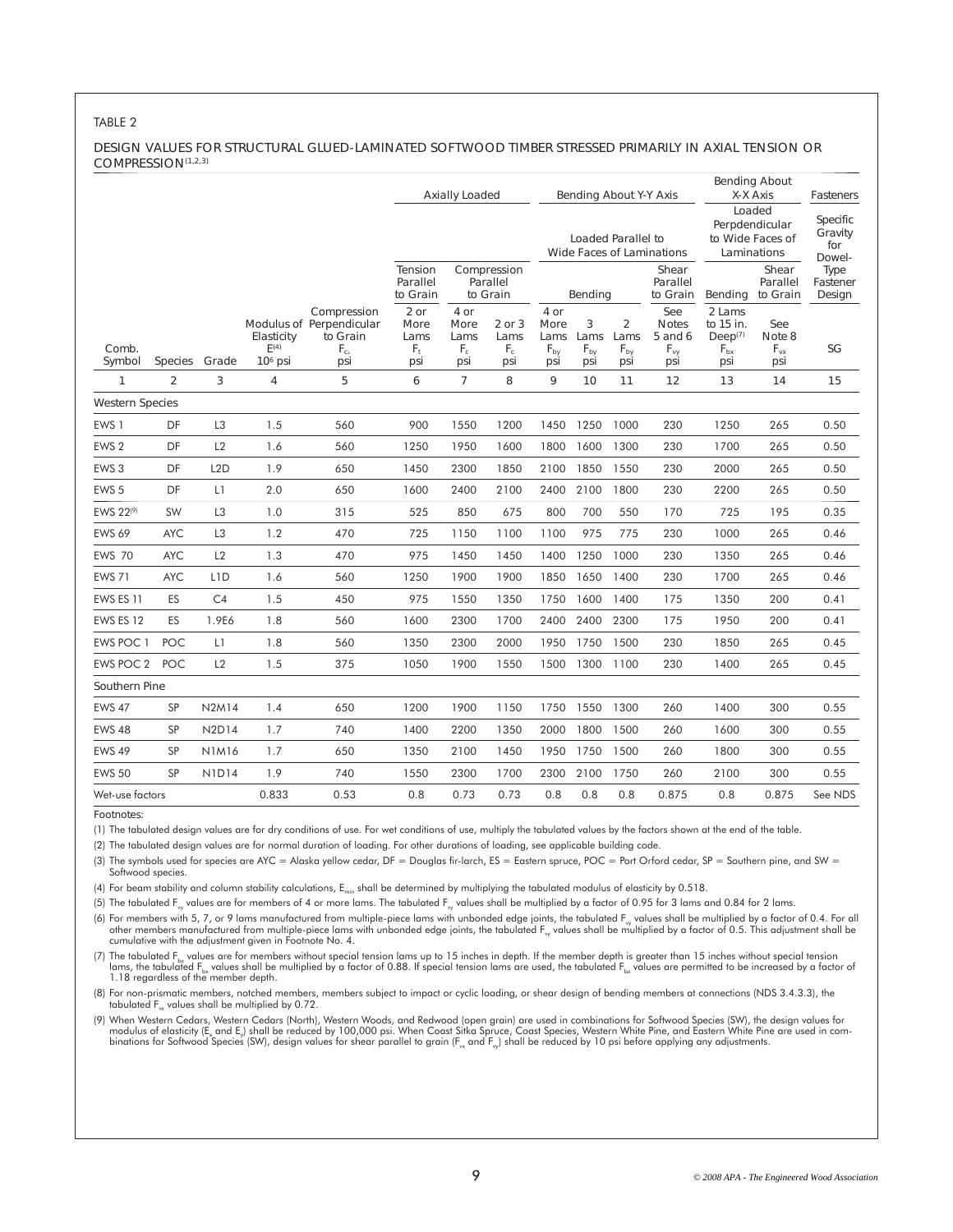#### Stress Classes

Another option for specifying glulam is to specify one of the stress classes in Table 3. These stress classes have been included in the 2005 National Design Specification for Wood Construction (NDS) and represent commonly available glulam. Note that these do not designate the species used or whether the layups use visually or E-rated laminations. Species may be specified in combination with these stress classes to obtain certain design properties as indicated in the footnotes.

#### *Specifying by Stresses*

When the specifier or end user is uncertain as to the availability or applicability of a specific layup combination or stress class, another way to specify glulam is to provide the manufacturer or supplier with the required stresses to satisfy a given design. For example, assume a simple-span beam design requires the following allowable stresses to carry the in-service design loads:

 $F_1 = 2250$  psi  $F_v = 150$  psi  $F_{\text{cperp}} = 500 \text{ psi}$  $MOE = 1.6 \times 10^6 \text{ psi}$  TABLE 3

#### STRESS CLASSES

| <b>Stress Class</b>         | $F_{bx}$ <sup>+</sup><br>(psi) | $F_{bx}^{-(1)}$<br>(psi) | $c\bot x$<br>(psi) | $F_{vx}^{(3)}$<br>(psi) | $(106 \text{psi})$ |
|-----------------------------|--------------------------------|--------------------------|--------------------|-------------------------|--------------------|
| 16F-1.3E                    | 1600                           | 925                      | 315                | 195                     | 1.3                |
| 20F-1.5E                    | 2000                           | 1100                     | 425                | 210                     | $1.5^{(5)}$        |
| 24F-1.7E                    | 2400                           | 1450                     | 500                | 210                     | 1.7                |
| 24F-1.8E                    | 2400                           | $1450^{(2)}$             | 650                | $265^{(4)}$             | 1.8                |
| 26F-1.8E                    | 2600                           | 1950                     | 650                | $265^{(4)}$             | 1.9                |
| 28F-1.8E                    | 2800                           | 2300                     | 740                | 300                     | 2.1(6)             |
| 30F-2.1E SP(7)              | 3000                           | 2400                     | 740                | 300                     | 2.1(6)             |
| 30F-2.1E LVL <sup>(8)</sup> | 3000                           | 3000                     | 650(9)             | 300                     | 2.1                |

Footnotes:

(1) For balanced layups,  $F_{\text{br}}^{-}$  (bending stress when compression zone is stressed in tension) shall be equal to  $F_{\text{br}}^{+}$  (bending stress when tension zone is stressed in tension) for the stress class. Designer sh

(2) Negative bending stress,  $F_{\text{box}}$ , is permitted to be increased to 1850 psi for Douglas-fir and to 1950 psi for southern pine for specific combinations. Designer shall specify when these increased stresses are required.

(3) For non-prismatic members, notched members, and members subject to impact or cyclic loading, the design value for shear shall be multiplied by a factor of 0.72.

(4)  $F_{vx}$  = 300 psi for glulam made of southern pine.

(5)  $\mathsf{E}_\mathsf{x}$  may be increased to 1.8 x 10<sup>6</sup> psi for glulam made of Canadian spruce-pine-fir or Eastern spruce.

(6)  $E_x = 2.0 \times 10^6$  psi for members with more than 15 laminations.

(7) Limited to a maximum width of 6 inches.

(8) Requires the use of an outermost LVL lamination on the top and bottom.

(9) Compressive perpendicular to grain stress can be increased to the published value for the outermost LVL lamination.

Design values in this table represent design values for groups of similar glued laminated timber combinations. Higher design values for some properties may be obtained by specifying a particular combination listed in Table 1 or in ICC Evaluation Service Report ESR-1940. Design values are for members with 4 or more laminations. Some stress classes are not available in all species. Contact glulam manufacturer for availability.

If the designer provides the manufacturer or supplier with these required stresses, a number of layup combinations satisfying these stress requirements could then be supplied depending on availability. This will often result in the lowest cost option being supplied while still satisfying all design requirements.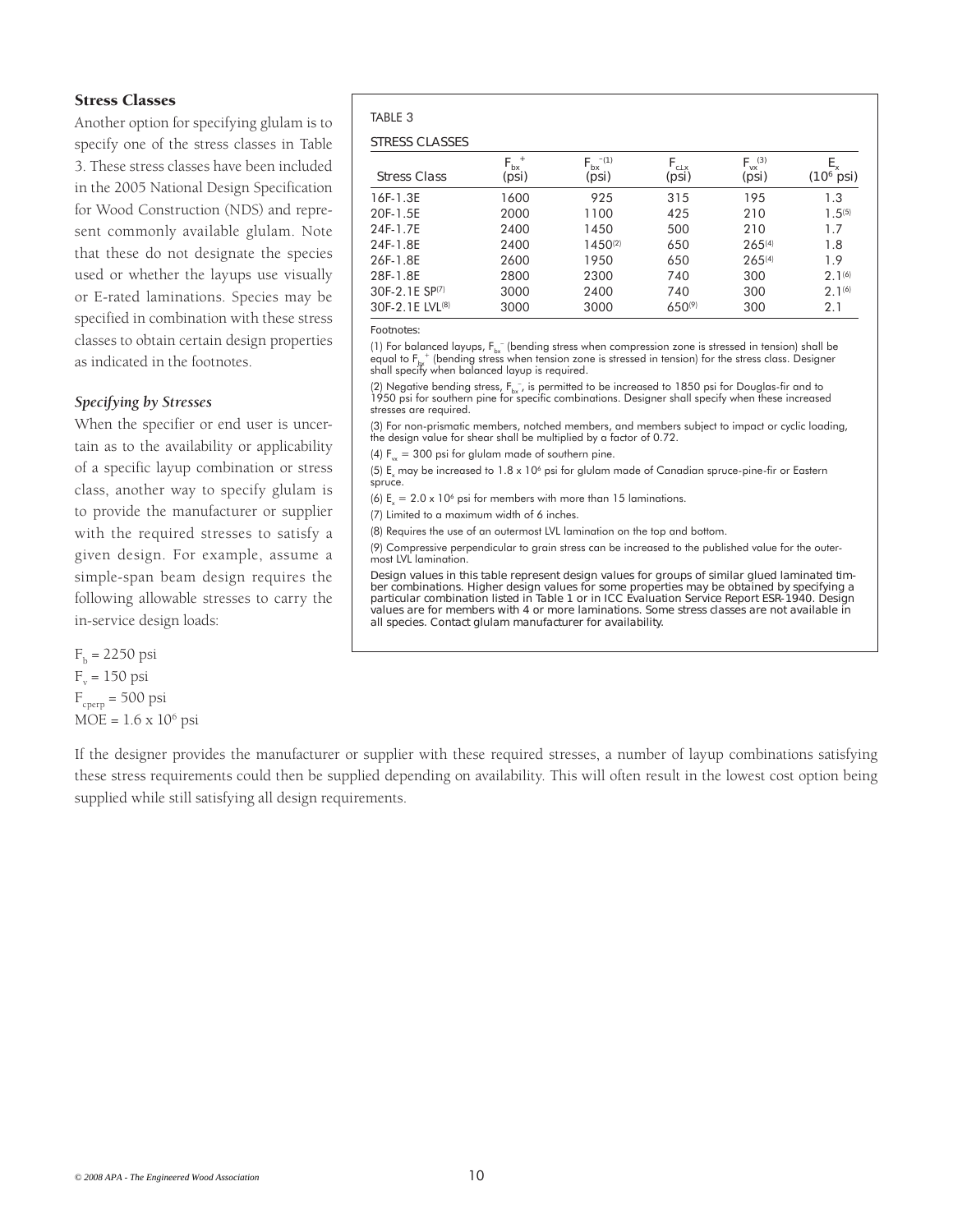#### Member Sizes

In addition to specifying the allowable design stresses, it is also necessary to specify the size of member required. While glulam can be manufactured in virtually any cross-sectional size and length required, it is important to understand that since glulam is

manufactured using dimension lumber, certain widths and depths become de facto standards which should be specified whenever possible. Table 4 provides typical net finished widths for glulam.

The depths of glulam are typically specified in multiples of 1-1/2 inches for Western species and 1-3/8 inches for southern pine. Thus, a 10-lamination member using Western species will have a net depth of 15 inches while a 10-lamination southern

| TABLE 4                                   |           |           |                |           |           |          |  |  |  |  |  |
|-------------------------------------------|-----------|-----------|----------------|-----------|-----------|----------|--|--|--|--|--|
| <b>TYPICAL NET FINISHED GLULAM WIDTHS</b> |           |           |                |           |           |          |  |  |  |  |  |
| Nominal Width                             | 3         | $4*$      | $\mathsf{A}^*$ | 8         | 10        | 12       |  |  |  |  |  |
| Western species                           | $2 - 1/2$ | $3 - 1/8$ | $5 - 1/8$      | $6 - 3/4$ | $8 - 3/4$ | $10-3/4$ |  |  |  |  |  |
| Southern pine                             | $2 - 1/2$ | 3         | 5              | $6 - 3/4$ | $8 - 1/2$ | $10-1/2$ |  |  |  |  |  |

\* For the 4-inch and 6-inch nominal widths, glulam may also be available in 3-1/2" and 5-1/2" widths respectively. These "full-width" members correspond to the dimensions of 2x4 and 2x6 framing lum-<br>ber and are supplied with "hit or miss" surfacing which is only acceptable for concealed applications.<br>For additional inform *Glued Laminated Timber Appearance Classifications for Construction Applications.*

pine member will have a net depth of 13-3/4 inches. Other thicknesses of laminations may be specified but these will require a custom order. An example would be the use of 3/4-inch-thick laminations to produce members with a tight radius-of-curvature such as occurs in most arch members.

When used in conjunction with I-joists, glulam may be supplied in I-joist-compatible (IJC) depths. For residential construction, these are 9-1/2 inches, 11-7/8 inches, 14 inches and 16 inches. Section properties for some of these depths are shown in Tables 5 and 6 for 3-1/2- and 5-1/2-inch net widths.

# Section Properties

Tables 5 and 6 provide net section properties for both Western species and southern pine glulam. Other sizes are also available.

#### Further Information

In addition to properly specifying the member size and allowable design properties, other considerations associated with the proper design of glulam include providing proper bearing support, assuring adequate lateral bracing and detailing connections to account for all in-service loads and environmental considerations.

For further information on specifying or using glued laminated timber, contact APA at the address listed on the back page.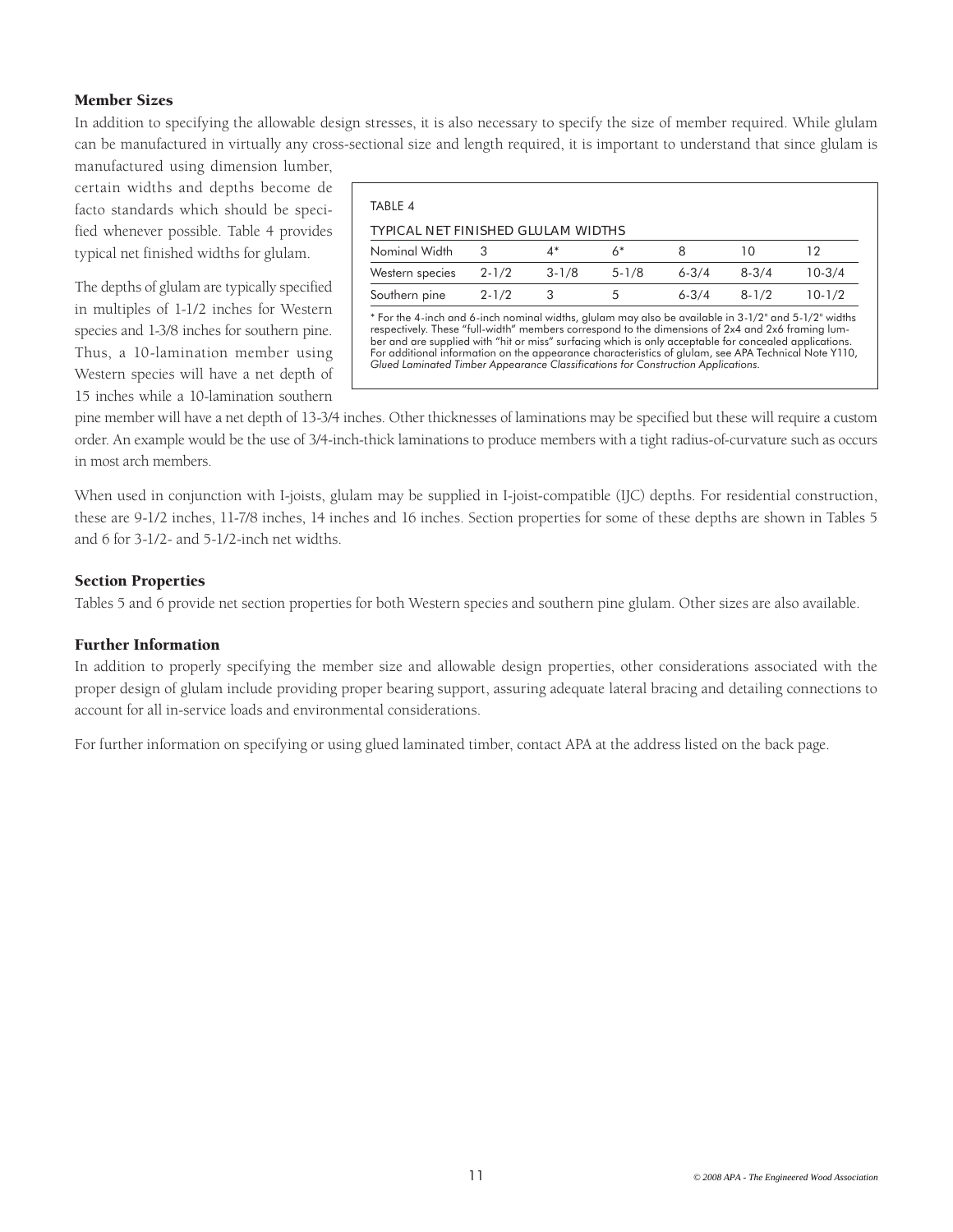#### *DOUGLAS-FIR* GLUED LAMINATED BEAM SECTION PROPERTIES AND CAPACITIES

 $F_b = 2,400 \text{ psi}, E = 1,800,000 \text{ psi}, F_v = 265 \text{ psi}$ 

| 3-1/8-INCH WIDTH                               |        |            |               |            |        |            |        |               |        |               |        |            |        |            |        |
|------------------------------------------------|--------|------------|---------------|------------|--------|------------|--------|---------------|--------|---------------|--------|------------|--------|------------|--------|
| Depth (in.)                                    | 6      | $7 - 1/2$  | 9             | $10 - 1/2$ | 12     | $13 - 1/2$ | 15     | $16 - 1/2$    | 18     | $19 - 1/2$    | 21     | $22 - 1/2$ | 24     | $25 - 1/2$ | 27     |
| Beam Weight (lb/ft)                            | 4.6    | 5.7        | 6.8           | 8.0        | 9.1    | 10.3       | 11.4   | 12.5          | 13.7   | 14.8          | 16.0   | 17.1       | 18.2   | 19.4       | 20.5   |
| A (in.2)                                       | 18.8   | 23.4       | 28.1          | 32.8       | 37.5   | 42.2       | 46.9   | 51.6          | 56.3   | 60.9          | 65.6   | 70.3       | 75.0   | 79.7       | 84.4   |
| $S$ (in. <sup>3</sup> )                        | 19     | 29         | 42            | 57         | 75     | 95         | 117    | 142           | 169    | 198           | 230    | 264        | 300    | 339        | 380    |
| $l$ (in. <sup>4</sup> )                        | 56     | 110        | 190           | 301        | 450    | 641        | 879    | 1170          | 1519   | 1931          | 2412   | 2966       | 3600   | 4318       | 5126   |
| El (10 <sup>6</sup> lb-in. <sup>2</sup> )      | 101    | 198        | 342           | 543        | 810    | 1153       | 1582   | 2106          | 2734   | 3476          | 4341   | 5339       | 6480   | 7773       | 9226   |
| Moment Capacity (lb-ft)                        | 3750   | 5859       | 8438          | 11484      | 15000  | 18984      | 23438  | 28359         | 33750  | 39609         | 45938  | 52734      | 60000  | 67734      | 75938  |
| Shear Capacity (lb)                            | 3313   | 4141       | 4969          | 5797       | 6625   | 7453       | 8281   | 9109          | 9938   | 10766         | 11594  | 12422      | 13250  | 14078      | 14906  |
| 3-1/2-INCH WIDTH                               |        |            |               |            |        |            |        |               |        |               |        |            |        |            |        |
| Depth (in.)                                    | 6      | $7 - 1/2$  | 9             | $10 - 1/2$ | 12     | $13 - 1/2$ | 14     | 15            | 16     | $16 - 1/2$    | 18     | $19 - 1/2$ | 21     | $22 - 1/2$ | 24     |
| Beam Weight (lb/ft)                            | 5.1    | 6.4        | 7.7           | 8.9        | 10.2   | 11.5       | 11.9   | 12.8          | 136    | 14.0          | 15.3   | 16.6       | 17.9   | 19.1       | 20.4   |
| $A$ (in. <sup>2</sup> )                        | 21.0   | 26.3       | 31.5          | 36.8       | 42.0   | 47.3       | 49.0   | 52.5          | 560    | 57.8          | 63.0   | 68.3       | 73.5   | 78.8       | 84.0   |
| $S$ (in. <sup>3</sup> )                        | 21     | 33         | 47            | 64         | 84     | 106        | 114    | 131           | 149    | 159           | 189    | 222        | 257    | 295        | 336    |
| $l$ (in. <sup>4</sup> )                        | 63     | 123        | 213           | 338        | 504    | 718        | 800    | 984           | 1195   | 1310          | 1701   | 2163       | 2701   | 3322       | 4032   |
| El (10 <sup>6</sup> lb-in. <sup>2</sup> )      | 113    | 221        | 383           | 608        | 907    | 1292       | 1441   | 1772          | 2150   | 2358          | 3062   | 3893       | 4862   | 5980       | 7258   |
| Moment Capacity (lb-ft)                        | 4200   | 6563       | 9450          | 12863      | 16800  | 21263      | 22867  | 26250         | 29867  | 31763         | 37800  | 44363      | 51450  | 59063      | 67200  |
| Shear Capacity (lb)                            | 3710   | 4638       | 5565          | 6493       | 7420   | 8348       | 8657   | 9275          | 9893   | 10203         | 11130  | 12058      | 12985  | 13913      | 14840  |
| 5-1/8-INCH WIDTH                               |        |            |               |            |        |            |        |               |        |               |        |            |        |            |        |
| Depth (in.)                                    | 12     | $13 - 1/2$ | 15            | $16 - 1/2$ | 18     | $19 - 1/2$ | 21     | $22 - 1/2$    | 24     | $25 - 1/2$    | 27     | $28 - 1/2$ | 30     | $31 - 1/2$ | 33     |
| Beam Weight (lb/ft)                            | 14.9   | 16.8       | 18.7          | 20.6       | 22.4   | 24.3       | 26.2   | 28.0          | 29.9   | 31.8          | 33.6   | 35.5       | 37.4   | 39.2       | 41.1   |
| A (in. <sup>2</sup> )                          | 61.5   | 69.2       | 76.9          | 84.6       | 92.3   | 99.9       | 107.6  | 115.3         | 123.0  | 130.7         | 138.4  | 146.1      | 153.8  | 161.4      | 169.1  |
| $S$ (in. <sup>3</sup> )                        | 123    | 156        | 192           | 233        | 277    | 325        | 377    | 432           | 492    | 555           | 623    | 694        | 769    | 848        | 930    |
| $l$ (in. <sup>4</sup> )                        | 738    | 1051       | 1441          | 1919       | 2491   | 3167       | 3955   | 4865          | 5904   | 7082          | 8406   | 9887       | 11531  | 13349      | 15348  |
| EI (10 $6$ lb-in. <sup>2</sup> )               | 1328   | 1891       | 2595          | 3453       | 4483   | 5700       | 7119   | 8757          | 10627  | 12747         | 15131  | 17796      | 20756  | 24028      | 27627  |
| Moment Capacity (lb-ft)                        | 24600  | 31134      | 38438         | 46509      | 55350  | 64959      | 75338  | 86484         | 98400  | 111084        | 124538 | 138759     | 153750 | 169509     | 186038 |
| Shear Capacity (lb)                            | 10865  | 12223      | 13581         | 14939      | 16298  | 17656      | 19014  | 20372         | 21730  | 23088         | 24446  | 25804      | 27163  | 28521      | 29879  |
| 5-1/2-INCH WIDTH                               |        |            |               |            |        |            |        |               |        |               |        |            |        |            |        |
| Depth (in.)                                    | 12     | $13 - 1/2$ | 14            | 15         | 16     | $16 - 1/2$ | 18     | $19 - 1/2$    | 21     | $22 - 1/2$    | 24     | $25 - 1/2$ | 27     | $28 - 1/2$ | 30     |
| Beam Weight (lb/ft)                            | 16.0   | 18.0       | 18.7          | 20.1       | 21.4   | 22.1       | 24.1   | 26.1          | 28.1   | 30.1          | 32.1   | 34.1       | 36.1   | 38.1       | 40.1   |
| $A$ (in. <sup>2</sup> )                        | 66.0   | 74.3       | 77.0          | 82.5       | 88.0   | 90.8       | 99.0   | 107.3         | 115.5  | 123.8         | 132.0  | 140.3      | 148.5  | 156.8      | 165.0  |
| $S$ (in. <sup>3</sup> )                        | 132    | 167        | 180           | 206        | 235    | 250        | 297    | 349           | 404    | 464           | 528    | 596        | 668    | 745        | 825    |
| $l$ (in. <sup>4</sup> )                        | 792    | 1128       | 1258          | 1547       | 1877   | 2059       | 2673   | 3398          | 4245   | 5221          | 6336   | 7600       | 9021   | 10610      | 12375  |
| El (10 <sup>6</sup> lb-in. <sup>2</sup> )      |        |            |               | 2784       | 3379   | 3706       | 4811   | 6117          | 7640   | 9397          | 11405  | 13680      | 16238  | 19098      | 22275  |
|                                                | 1426   | 2030       | 2264          |            |        |            |        |               |        | 92813         | 105600 |            |        |            |        |
|                                                | 26400  | 33413      | 35933         | 41250      | 46933  | 49913      | 59400  | 69713         | 80850  |               |        | 119213     | 133650 | 148913     | 165000 |
| Moment Capacity (lb-ft)<br>Shear Capacity (lb) | 11660  | 13118      | 13603         | 14575      | 15547  | 16033      | 17490  | 18948         | 20405  | 21863         | 23320  | 24778      | 26235  | 27693      | 29150  |
|                                                |        |            |               |            |        |            |        |               |        |               |        |            |        |            |        |
| 6-3/4-INCH WIDTH                               |        |            |               |            |        |            |        |               |        |               |        |            |        |            |        |
| Depth (in.)                                    | 18     | $19 - 1/2$ | 21            | $22 - 1/2$ | 24     | $25 - 1/2$ | 27     | $28 - 1/2$    | 30     | $31 - 1/2$    | 33     | $34 - 1/2$ | 36     | $37 - 1/2$ | 39     |
| Beam Weight (lb/ft)                            | 29.5   | 32.0       | 34.5          | 36.9       | 39.4   | 41.8       | 44.3   | 46.8          | 49.2   | 51.7          | 54.1   | 56.6       | 59.1   | 61.5       | 64.0   |
| $A$ (in. <sup>2</sup> )                        | 121.5  | 131.6      | 141.8         | 151.9      | 162.0  | 172.1      | 182.3  | 192.4         | 202.5  | 212.6         | 222.8  | 232.9      | 243.0  | 253.1      | 263.3  |
| $S$ (in. <sup>3</sup> )                        | 365    | 428        | 496           | 570        | 648    | 732        | 820    | 914           | 1013   | 1116          | 1225   | 1339       | 1458   | 1582       | 1711   |
| $l$ (in. <sup>4</sup> )                        | 3281   | 4171       | 5209          | 6407       | 7776   | 9327       | 11072  | 13021         | 15188  | 17581         | 20215  | 23098      | 26244  | 29663      | 33367  |
| El (10 <sup>6</sup> lb-in. <sup>2</sup> )      | 5905   | 7508       | 9377          | 11533      | 13997  | 16789      | 19929  | 23438         | 27338  | 31647         | 36386  | 41577      | 47239  | 53394      | 60060  |
| Moment Capacity (lb-ft)                        | 72900  | 85556      | 99225         | 113906     | 129600 | 146306     | 164025 | 182756        | 202500 | 223256 245025 |        | 267806     | 291600 | 316406     | 342225 |
| Shear Capacity (lb)                            | 21465  | 23254      | 25043         | 26831      | 28620  | 30409      | 32198  | 33986         | 35775  | 37564         | 39353  | 41141      | 42930  | 44719      | 46508  |
| 8-3/4-INCH WIDTH                               |        |            |               |            |        |            |        |               |        |               |        |            |        |            |        |
| Depth (in.)                                    | 24     | $25 - 1/2$ | 27            | $28 - 1/2$ | 30     | $31 - 1/2$ | 33     | $34 - 1/2$    | 36     | $37 - 1/2$    | 39     | $40 - 1/2$ | 42     | $43 - 1/2$ | 45     |
| Beam Weight (lb/ft)                            | 51.0   | 54.2       | 57.4          | 60.6       | 63.8   | 67.0       | 70.2   | 73.4          | 76.6   | 79.8          | 82.9   | 86.1       | 89.3   | 92.5       | 95.7   |
| A (in. <sup>2</sup> )                          | 210.0  | 223.1      | 236.3         | 249.4      | 262.5  | 275.6      | 288.8  | 301.9         | 315.0  | 328.1         | 341.3  | 354.4      | 367.5  | 380.6      | 393.8  |
| $S$ (in. <sup>3</sup> )                        | 840    | 948        | 1063          | 1185       | 1313   | 1447       | 1588   | 1736          | 1890   | 2051          | 2218   | 2392       | 2573   | 2760       | 2953   |
| $l$ (in. <sup>4</sup> )                        | 10080  | 12091      | 14352         | 16880      | 19688  | 22791      | 26204  | 29942         | 34020  | 38452         | 43253  | 48439      | 54023  | 60020      | 66445  |
| El (10 <sup>6</sup> lb-in. <sup>2</sup> )      | 18144  | 21763      | 25834         | 30383      | 35438  | 41023      | 47167  | 53896         | 61236  | 69214         | 77856  | 87190      | 97241  | 108036     | 119602 |
| Moment Capacity (lb-ft)                        | 168000 |            | 189656 212625 | 236906     | 262500 | 289406     |        | 317625 347156 | 378000 | 410156        | 443625 | 478406     | 514500 | 551906     | 590625 |
| Shear Capacity (lb)<br>Footnotes:              | 37100  | 39419      | 41738         | 44056      | 46375  | 48694      | 51013  | 53331         | 55650  | 57969         | 60288  | 62606      | 64925  | 67244      | 69563  |

 $(1)$  Beam weight is based on density of 35 pc

(2) Moment capacity must be adjusted for volume effect:  $C_v = \left(\frac{12}{d}\right)^{1/10} \times \left(\frac{5.125}{b}\right)^{1/10} \times \left(\frac{21}{L}\right)^{1/10} \le 1.0$ , where d = beam depth (in.), b = beam width (in.), and L = beam length (ft).

(3) Moment and shear capacities are based on a normal (10 years) duration of load and should be adjusted for the design duration of load per the applicable building code.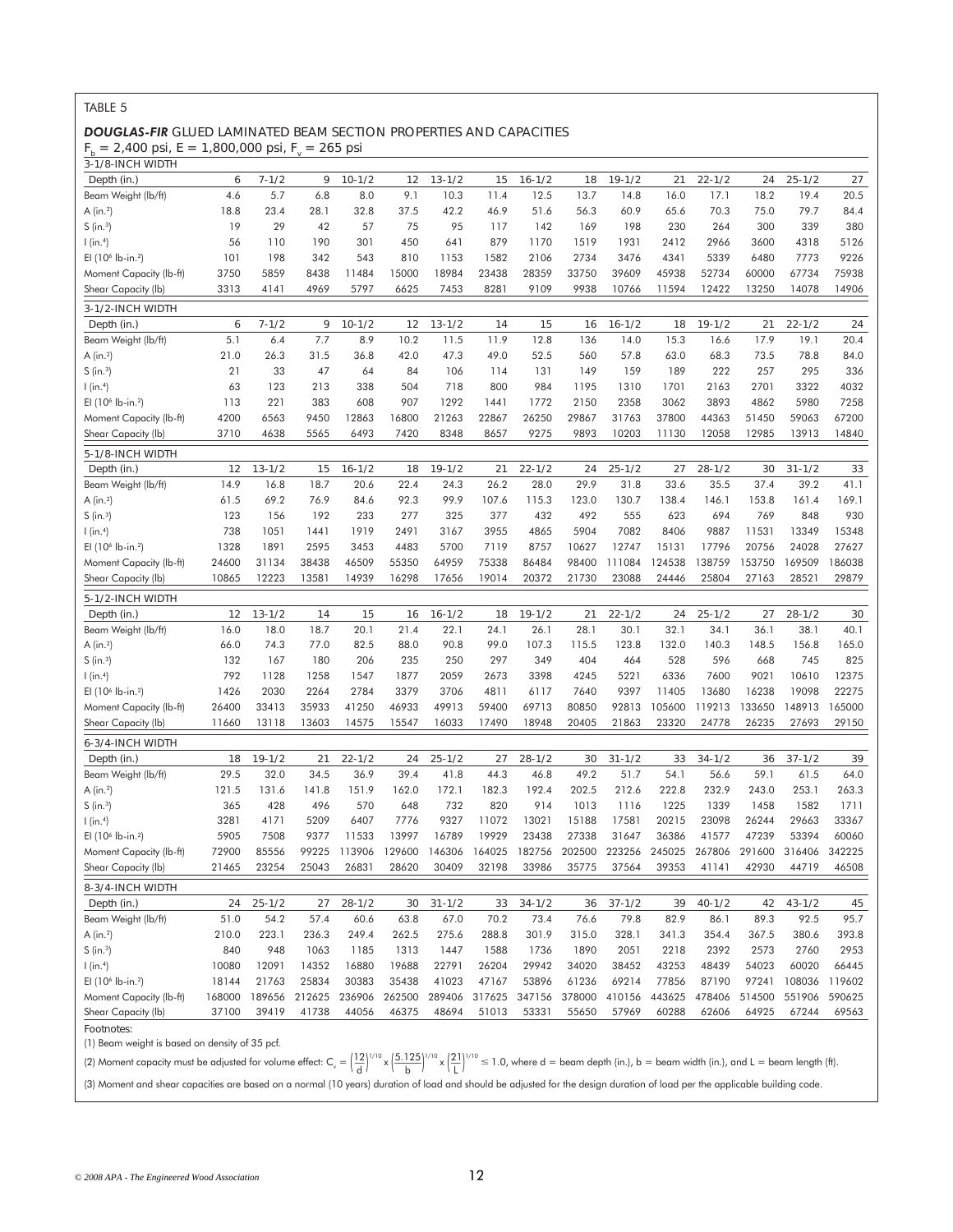#### *SOUTHERN PINE* GLUED LAMINATED BEAM SECTION PROPERTIES AND CAPACITIES

 $F_b = 2,400 \text{ psi}, E = 1,800,000 \text{ psi}, F_v = 300 \text{ psi}$ 

| <b>3-INCH WIDTH</b>                                   |             |             |             |             |            |             |              |               |              |            |              |              |              |            |            |
|-------------------------------------------------------|-------------|-------------|-------------|-------------|------------|-------------|--------------|---------------|--------------|------------|--------------|--------------|--------------|------------|------------|
| Depth (in.)                                           | $6 - 7/8$   | $8 - 1/4$   | $9 - 5/8$   | 11          | $12 - 3/8$ | $13 - 3/4$  | $15 - 1/8$   | $16 - 1/2$    | $17 - 7/8$   | $19 - 1/4$ | $20 - 5/8$   | 22           | $23 - 3/8$   | $24 - 3/4$ | $26 - 1/8$ |
| Beam Weight (lb/ft)                                   | 5.2         | 6.2         | 7.2         | 8.3         | 9.3        | 10.3        | 11.3         | 12.4          | 13.4         | 14.4       | 15.5         | 16.5         | 17.5         | 18.6       | 19.6       |
| A (in. $^2$ )                                         | 20.6        | 24.8        | 28.9        | 33.0        | 37.1       | 41.3        | 45.4         | 49.5          | 53.6         | 57.8       | 61.9         | 66.0         | 70.1         | 74.3       | 78.4       |
| $S$ (in. <sup>3</sup> )                               | 24          | 34          | 46          | 61          | 77         | 95          | 114          | 136           | 160          | 185        | 213          | 242          | 273          | 306        | 341        |
| $\int$ (in. <sup>4</sup> )                            | 81          | 140         | 223         | 333         | 474        | 650         | 865          | 1123          | 1428         | 1783       | 2193         | 2662         | 3193         | 3790       | 4458       |
| EI $(106$ lb-in. <sup>2</sup> )                       | 146         | 253         | 401         | 599         | 853        | 1170        | 1557         | 2021          | 2570         | 3210       | 3948         | 4792         | 5747         | 6822       | 8024       |
| Moment Capacity (lb-ft)                               | 4727        | 6806        | 9264        | 12100       | 15314      | 18906       | 22877        | 27225         | 31952        | 37056      | 42539        | 48400        | 54639        | 61256      | 68252      |
| Shear Capacity (lb)                                   | 4125        | 4950        | 5775        | 6600        | 7425       | 8250        | 9075         | 9900          | 10725        | 11550      | 12375        | 13200        | 14025        | 14850      | 15675      |
| 3-1/2-INCH WIDTH                                      |             |             |             |             |            |             |              |               |              |            |              |              |              |            |            |
| Depth (in.)                                           | $6 - 7/8$   | $8 - 1/4$   | $9 - 5/8$   | 11          | $12 - 3/8$ | $13 - 3/4$  | 14           | $15 - 1/8$    | 16           | $16 - 1/2$ | $17 - 7/8$   | $19 - 1/4$   | $20 - 5/8$   | 22         | $23 - 3/8$ |
| Beam Weight (lb/ft)                                   | 6.0         | 7.2         | 8.4         | 9.6         | 10.8       | 12.0        | 12.3         | 13.2          | 14.0         | 14.4       | 15.6         | 16.8         | 18.0         | 19.3       | 20.5       |
| A (in. $^2$ )                                         | 24.1        | 28.9        | 33.7        | 38.5        | 43.3       | 48.1        | 49.0         | 52.9          | 56.0         | 57.8       | 62.6         | 67.4         | 72.2         | 77.0       | 81.8       |
| $S$ (in. <sup>3</sup> )                               | 28          | 40          | 54          | 71          | 89         | 110         | 114          | 133           | 149          | 159        | 186          | 216          | 248          | 282        | 319        |
| $\int$ (in. <sup>4</sup> )                            | 95          | 164         | 260         | 388         | 553        | 758         | 800          | 1009          | 1195         | 1310       | 1666         | 2081         | 2559         | 3106       | 3725       |
| EI $(106$ lb-in. <sup>2</sup> )                       | 171         | 295         | 468         | 699         | 995        | 1365        | 1441         | 1817          | 2150         | 2358       | 2998         | 3745         | 4606         | 5590       | 6705       |
| Moment Capacity (lb-ft)                               | 5514        | 7941        | 10808       | 14117       | 17866      | 22057       | 22867        | 26689         | 29867        | 31763      | 37277        | 43232        | 49629        | 56467      | 63746      |
| Shear Capacity (lb)                                   | 4813        | 5775        | 6738        | 7700        | 8663       | 9625        | 9800         | 10588         | 11200        | 11550      | 12513        | 13475        | 14438        | 15400      | 16363      |
|                                                       |             |             |             |             |            |             |              |               |              |            |              |              |              |            |            |
| 5-INCH WIDTH<br>Depth (in.)                           | $12 - 3/8$  | $13 - 3/4$  | $15 - 1/8$  | $16 - 1/2$  | $17 - 7/8$ | $19 - 1/4$  | $20 - 5/8$   | 22            | $23 - 3/8$   | $24 - 3/4$ | $26 - 1/8$   | $27 - 1/2$   | $28 - 7/8$   | $30 - 1/4$ | $31 - 5/8$ |
|                                                       | 15.5        | 17.2        | 18.9        | 20.6        | 22.3       | 24.1        | 25.8         | 27.5          | 29.2         | 30.9       | 32.7         | 34.4         | 36.1         | 37.8       | 39.5       |
| Beam Weight (lb/ft)                                   |             |             |             |             | 89.4       |             |              |               |              | 123.8      |              |              |              | 151.3      | 158.1      |
| A (in. $^2$ )                                         | 61.9<br>128 | 68.8<br>158 | 75.6<br>191 | 82.5<br>227 | 266        | 96.3<br>309 | 103.1<br>354 | 110.0<br>403  | 116.9<br>455 | 510        | 130.6<br>569 | 137.5<br>630 | 144.4<br>695 | 763        | 833        |
| $S$ (in. <sup>3</sup> )<br>$\int$ (in. <sup>4</sup> ) | 790         | 1083        | 1442        | 1872        | 2380       | 2972        | 3656         | 4437          | 5322         | 6317       | 7429         | 8665         | 10031        | 11534      | 13179      |
| EI $(106$ lb-in. <sup>2</sup> )                       | 1421        | 1950        | 2595        | 3369        | 4284       | 5350        | 6580         | 7986          | 9579         | 11371      | 13373        | 15598        | 18056        | 20760      | 23722      |
| Moment Capacity (lb-ft)                               | 25523       | 31510       | 38128       | 45375       | 53253      | 61760       | 70898        | 80667         | 91065        | 102094     | 113753       | 126042       | 138961       | 152510     | 166690     |
| Shear Capacity (lb)                                   | 12375       | 13750       | 15125       | 16500       | 17875      | 19250       | 20625        | 22000         | 23375        | 24750      | 26125        | 27508        | 28875        | 30250      | 31625      |
|                                                       |             |             |             |             |            |             |              |               |              |            |              |              |              |            |            |
| 5-1/2-INCH WIDTH                                      |             |             |             |             |            |             |              |               |              |            |              |              |              |            |            |
| Depth (in.)                                           | $12 - 3/8$  | $13 - 3/4$  | 14          | $15 - 1/8$  | 16         | $16 - 1/2$  | $17 - 7/8$   | $19 - 1/4$    | $20 - 5/8$   | 22         | $23 - 3/8$   | $24 - 3/4$   | $26 - 1/8$   | $27 - 1/2$ | $28 - 7/8$ |
| Beam Weight (lb/ft)                                   | 17.0        | 18.9        | 19.3        | 20.8        | 22.0       | 22.7        | 24.6         | 26.5          | 28.4         | 30.3       | 32.1         | 34.0         | 35.9         | 37.8       | 39.7       |
| A (in. $^2$ )                                         | 68.1        | 75.6        | 77.0        | 83.2        | 88.0       | 90.8        | 98.3         | 105.9         | 113.4        | 121.0      | 128.6        | 136.1        | 143.7        | 151.3      | 158.8      |
| $S$ (in. <sup>3</sup> )                               | 140         | 173         | 180         | 210         | 235        | 250         | 293          | 340           | 390          | 444        | 501          | 562          | 626          | 693        | 764        |
| $\int$ (in. <sup>4</sup> )                            | 869         | 1191        | 1258        | 1586        | 1877       | 2059        | 2618         | 3269          | 4021         | 4880       | 5854         | 6949         | 8172         | 9532       | 11034      |
| EI $(106$ lb-in. <sup>2</sup> )                       | 1563        | 2145        | 2264        | 2855        | 3379       | 3706        | 4712         | 5885          | 7238         | 8785       | 10537        | 12508        | 14710        | 17157      | 19862      |
| Moment Capacity (lb-ft)                               | 28076       | 34661       | 35933       | 41940       | 46933      | 49913       | 58578        | 67936         | 77988        | 88733      | 100172       | 112303       | 125128       | 138646     | 152857     |
| Shear Capacity (lb)                                   | 13613       | 15125       | 15400       | 16638       | 17600      | 18150       | 19663        | 21175         | 22688        | 24200      | 25713        | 27225        | 28738        | 30250      | 31763      |
| 6-3/4-INCH WIDTH                                      |             |             |             |             |            |             |              |               |              |            |              |              |              |            |            |
| Depth (in.)                                           | $17 - 7/8$  | $19 - 1/4$  | $20 - 5/8$  | 22          | $23 - 3/8$ | $24 - 3/4$  | $26 - 1/8$   | $27 - 1/2$    | $28 - 7/8$   | $30 - 1/4$ | $31 - 5/8$   | 33           | $34 - 3/8$   | $35 - 3/4$ | $37 - 1/8$ |
| Beam Weight (lb/ft)                                   | 30.2        | 32.5        | 34.8        | 37.1        | 39.4       | 41.8        | 44.1         | 46.4          | 48.7         | 51.0       | 53.4         | 55.7         | 58.0         | 60.3       | 62.6       |
| A (in. $^2$ )                                         | 120.7       | 129.9       | 139.2       | 148.5       | 157.8      | 167.1       | 176.3        | 185.6         | 194.9        | 204.2      | 213.5        | 222.8        | 232.0        | 241.3      | 250.6      |
| $S$ (in. <sup>3</sup> )                               | 359         | 417         | 479         | 545         | 615        | 689         | 768          | 851           | 938          | 1029       | 1125         | 1225         | 1329         | 1438       | 1551       |
| $\int$ (in. <sup>4</sup> )                            | 3213        | 4012        | 4935        | 5990        | 7184       | 8528        | 10030        | 11698         | 13542        | 15570      | 17792        | 20215        | 22848        | 25701      | 28782      |
| EI (10 $^{6}$ lb-in. <sup>2</sup> )                   | 5783        | 7222        | 8883        | 10781       | 12932      | 15350       | 18054        | 21057         | 24376        | 28027      | 32025        | 36386        | 41127        | 46262      | 51808      |
| Moment Capacity (lb-ft)                               | 71891       | 83377       | 95713       | 108900      | 122938     | 137827      | 153566       | 170156 187597 |              | 205889     | 225032       | 245025       | 265869       | 287564     | 310110     |
| Shear Capacity (lb)                                   | 24131       | 25988       | 27844       | 29700       | 31556      | 33413       | 35269        | 37125         | 38981        | 40838      | 42694        | 44550        | 46406        | 48263      | 50119      |
| 8-1/2-INCH WIDTH                                      |             |             |             |             |            |             |              |               |              |            |              |              |              |            |            |
| Depth (in.)                                           | $24 - 3/4$  | $26 - 1/8$  | $27 - 1/2$  | $28 - 7/8$  | $30 - 1/4$ | $31 - 5/8$  | 33           | $34 - 3/8$    | $35 - 3/4$   | $37 - 1/8$ | $38 - 1/2$   | $39 - 7/8$   | $41 - 1/4$   | $42 - 5/8$ | 44         |
| Beam Weight (lb/ft)                                   | 52.6        | 55.5        | 58.4        | 61.4        | 64.3       | 67.2        | 70.1         | 73.0          | 76.0         | 78.9       | 81.8         | 84.7         | 87.7         | 90.6       | 93.5       |
| A (in. <sup>2</sup> )                                 | 210.4       | 222.1       | 233.8       | 245.4       | 257.1      | 268.8       | 280.5        | 292.2         | 303.9        | 315.6      | 327.3        | 338.9        | 350.6        | 362.3      | 374.0      |
| $S$ (in. <sup>3</sup> )                               | 868         | 967         | 1071        | 1181        | 1296       | 1417        | 1543         | 1674          | 1811         | 1953       | 2100         | 2253         | 2411         | 2574       | 2743       |
| $l$ (in. <sup>4</sup> )                               | 10739       | 12630       | 14731       | 17053       | 19607      | 22404       | 25455        | 28772         | 32364        | 36244      | 40422        | 44910        | 49718        | 54857      | 60339      |
| EI (10 $^{6}$ lb-in. <sup>2</sup> )                   | 19330       | 22734       | 26516       | 30696       | 35293      | 40328       | 45820        | 51789         | 58256        | 65239      | 72760        | 80837        | 89492        | 98742      | 108610     |
| Moment Capacity (lb-ft)                               | 173559      | 193379      | 214271      | 236234      | 259268     | 283373      | 308550       | 334798        | 362118       | 390509     | 419971       | 450504       | 482109       | 514786     | 548533     |
| Shear Capacity (lb)                                   | 42075       | 44413       | 46750       | 49088       | 51425      | 53763       | 56100        | 58438         | 60775        | 63113      | 65450        | 67788        | 70125        | 72463      | 74800      |
| Footnotes:                                            |             |             |             |             |            |             |              |               |              |            |              |              |              |            |            |

(1) Beam weight is based on density of 36 pcf.

(2) Moment capacity must be adjusted for volume effect:  $C_v = \left(\frac{12}{d}\right)^{1/20} \times \left(\frac{5.125}{b}\right)^{1/20} \times \left(\frac{21}{b}\right)^{1/20} \le 1.0$ , where d = beam depth (in.), b = beam width (in.), and L = beam length (ft).

(3) Moment and shear capacities are based on a normal (10 years) duration of load and should be adjusted for the design duration of load per the applicable building code.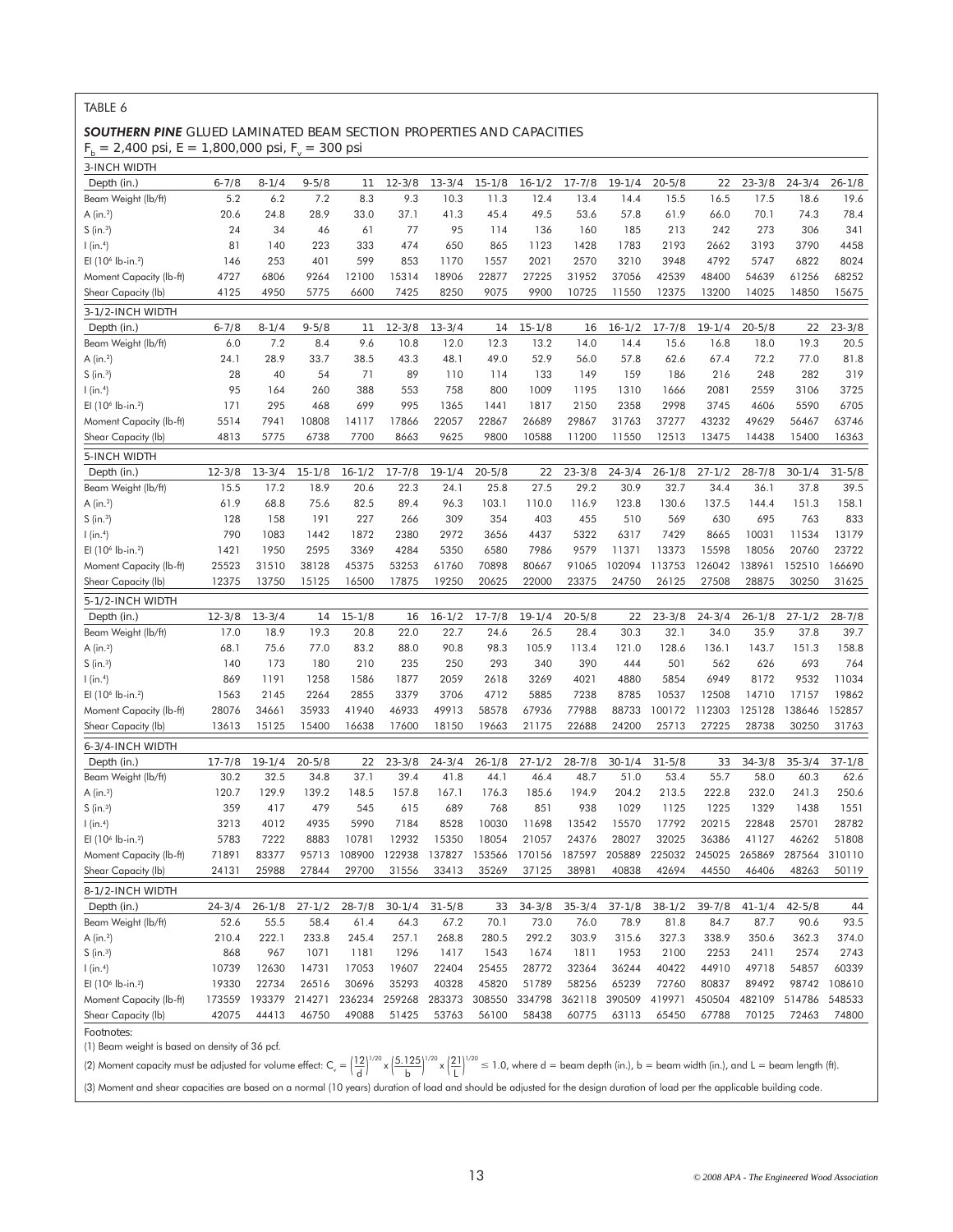

*Cathedral of Christ the Light in Oakland, CA is unlike any structure in the world. The inner chords are made with (26) 10 ¾" curved glulam ribs, roughly 100' in length and varying in depth from 30" at the base to 19 ½" at the top.* 

*Austin, Texas' Palmer Events Center features glulam trusses attached to a matrix of concrete columns.*



*The Milwaukee Street Bridge in Jefferson, Wisconsin features 3-hinged buttressed arches each with an 85-foot radius.*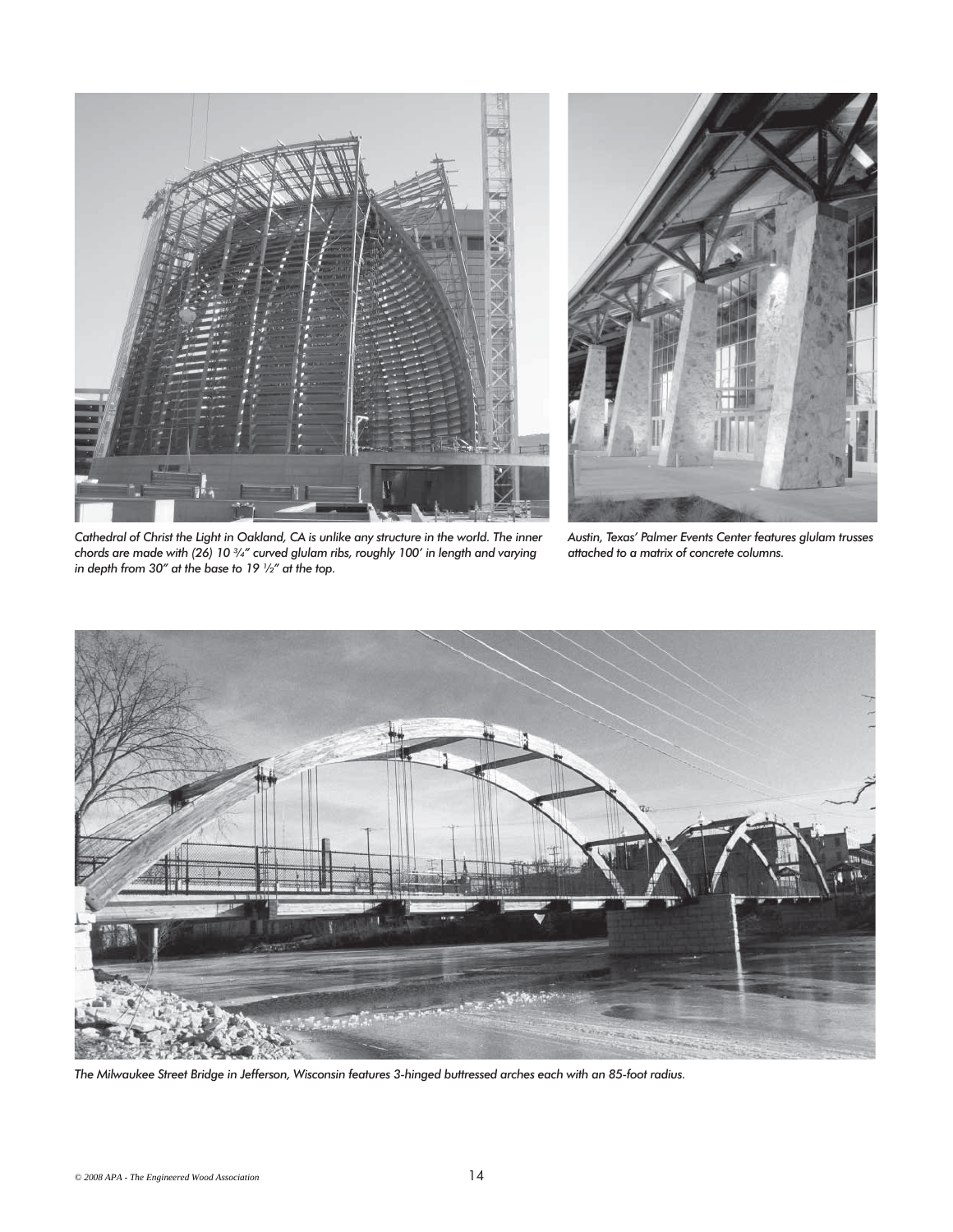

*The classic symmetry of these pitched glulam trusses frame the dining hall at Shawinigan Lake's Marion Hall in British Columbia.*